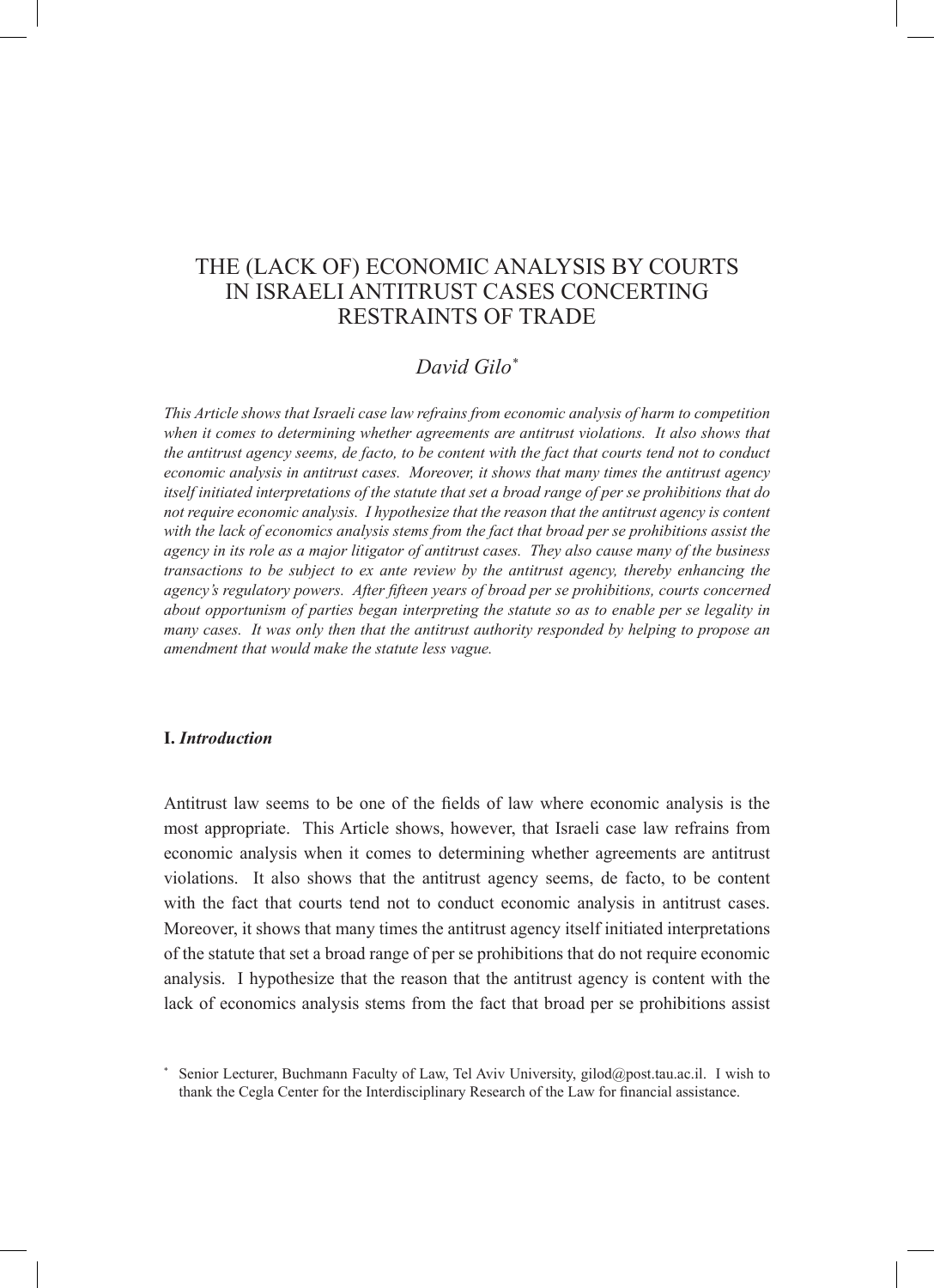the agency in its role as a major litigator of antitrust cases. They also cause many of the business transactions to be subject to *ex ante* review by the antitrust agency, thereby enhancing the agency's regulatory powers: The agency can then monitor most of the transactions, and also condition their pre approval upon business behavior that the agency is not empowered to regulate directly according to the Antitrust Statute of 1998 (hereinafter The Antitrust Statute).<sup>1</sup> This Article also shows that not only do courts avoid economic analysis while discussing antitrust cases, but also that as a result the outcomes of these cases are not consistent with the appropriate results had economics analysis been utilized.

The Article starts by discussing the courts' lack of economic analysis in their application of the common law to non-competition clauses. It continues with the ways the courts have traditionally interpreted the antitrust statute as prohibiting restraints regardless of the economic analysis of their effect on competition in the relevant market, both in the realm of horizontal restraints (among competitors) that are not within the hard core (i.e., are not price fixing, market division, quantity fixing, and the like) and in the realm of vertical restraints (restraints between supplier and buyer).

The Article then continues to explore a newer trend in the case law, in which the courts avoid economic analysis by interpreting the statute as setting per se legality of restraints. Courts do so both by overbroad interpretations of exemptions, as well as by a literal reading of the statute, that produces loopholes.

### **II.** *Noncompetition Clauses*

One of the areas of law that exhibits a lack of economic analysis when dealing with competition issues is that of non-competition clauses—clauses in which a party to a contract restricts its ability to compete with the other party or to be employed by the other party's competitor when the contract is terminated. Such clauses are abundant

<sup>&</sup>lt;sup>1</sup> Under the antitrust statute, when a transaction such as a restrictive agreement is subject to preapproval, the antitrust agency has broad powers to condition its approval upon certain changes in the business behavior of the entities involved, including, for example, unilateral behavior, such as pricing, tie-ins, refusals to deal, etc. These are types of behaviors that the agency could have regulated directly, under the statute, only vis-à-vis monopolies.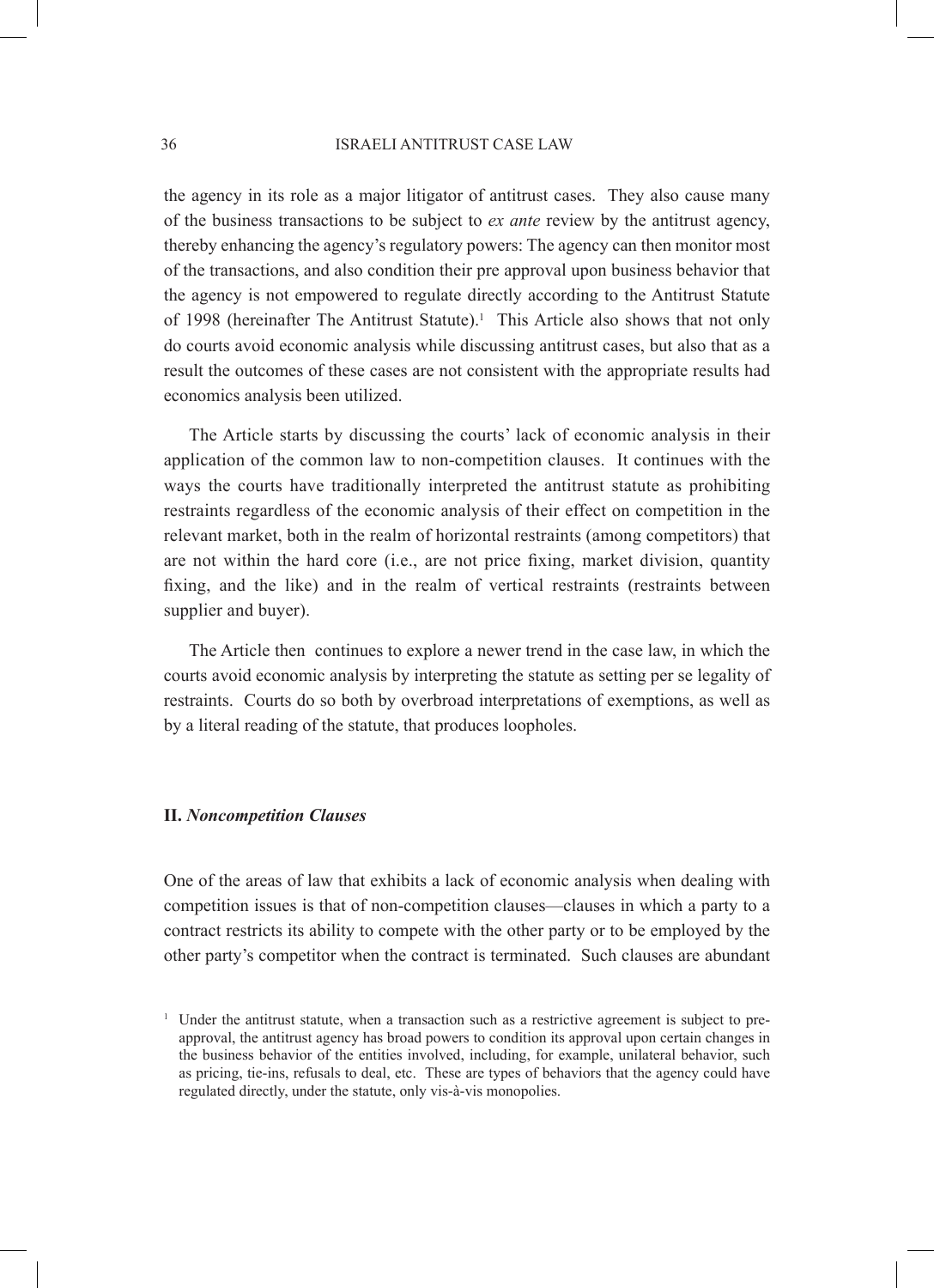in employment, distribution, and partnership contracts, as well as in contracts for the sale of an asset. Such clauses could be deemed to be against the public interest under Section 30 of the Contracts Statute (General Part)-1973, which declares as void, in relevant part, contracts in which the aim, content, or result is against the public interest. Courts apply the common law regarding non-competition clauses that includes a balancing of the conflicting interests, in order to determine whether the clause is indeed void under this provision. A non-competition clause can also be considered void in Israel under the Antitrust Statute as an illegal restraint of trade under Section 2 of the Statute. Section 30 of the Contracts Statute (General Part)- 1973 declares, in relevant part, that contracts in which the aim, content, or result is illegal are void.

Normally one would expect a policy-oriented court that is willing to engage in economic analysis to balance, in such cases, between all of the values affected by noncompetition clauses, including the welfare benefits involved in the protection of trade secrets, stimulation of an employer who is the beneficiary of the non-competition clause to grant its employees expensive training, the freedom of occupation, and the anticompetitive effects in the relevant market. Such anticompetitive effects indeed exist in some cases, since non-competition clauses that deter or prevent new entry into the market by potential entrants could help enshrine a monopolistic or oligopolistic (i.e., with only a few firms) market structure.

However, Israeli case law in this area is a far way from being policy oriented in such a manner. The cases can be divided into the cases preceding the seminal decision of the Supreme Court in Additional Civil Appeal 4465/98 *Tivol Ltd. v. Shef*  Hayam (1994) Ltd,<sup>2</sup> on one hand, and the *Tivol* decision, on the other hand. The cases preceding *Tivol*, when assessing the legality of a non-competition clause, give no weight at all to the value of competition. The *Tivol* case, on the other hand, gives substantial weight to the value of competition but does not engage in any form of economic assessment of this value.

We shall begin below with the cases preceding *Tivol,* but before we do so, it should be emphasized that the antitrust agency did not take part in the civil litigations concerning non-competition clauses. Moreover, to the best of my knowledge, the antitrust agency had never challenged a non-competition clause ancillary to an employment contract. In any case, as noted, the antitrust agency never joined a civil case, brought before a

2 FH CA 4465/98 Tivol Ltd. v. Shef Hayam Ltd. [1999] IsrSC 46 (1) 56.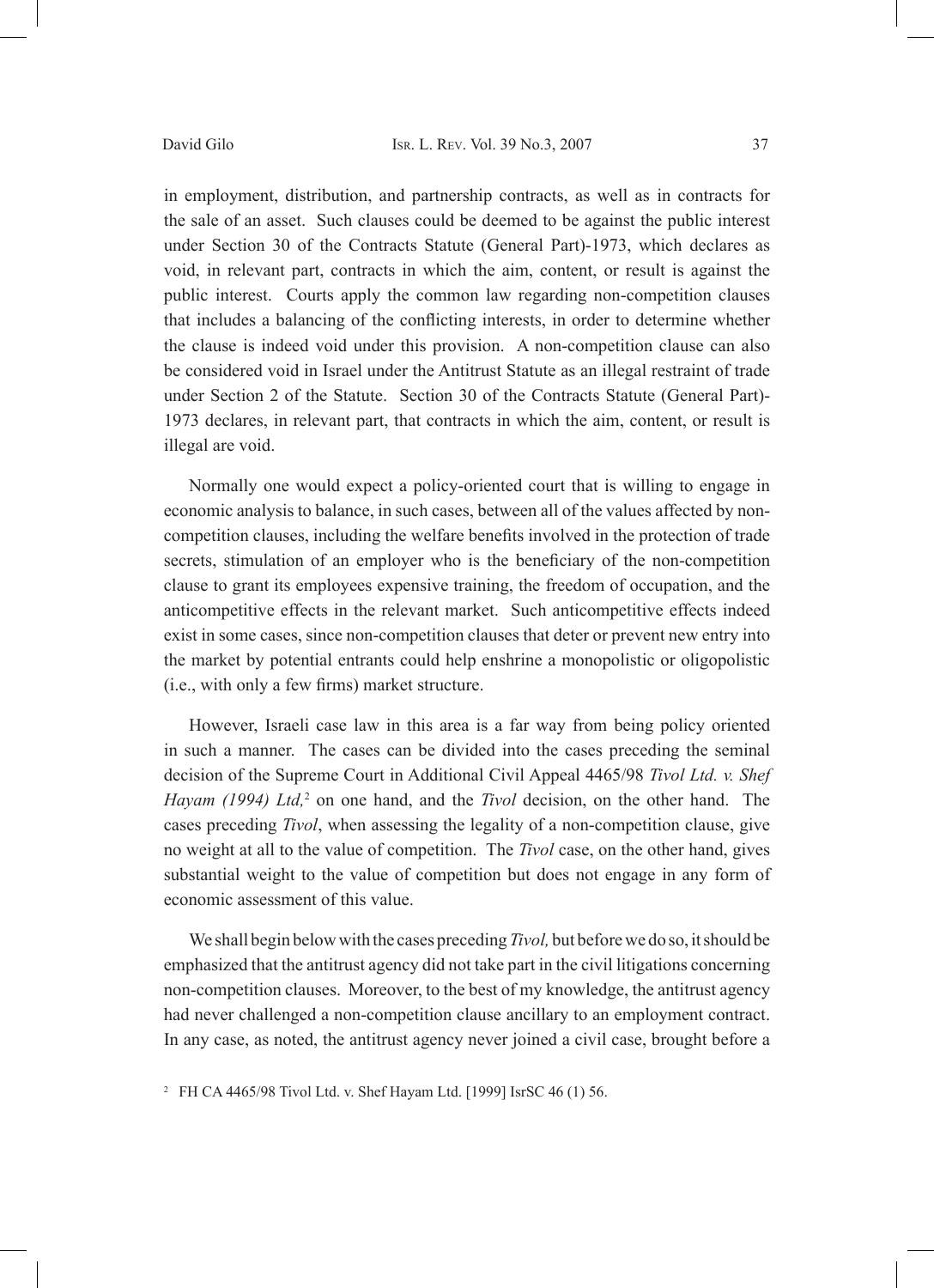civil court, concerning the legality of a non-competition clause, be it ancillary to an employment contract or another kind of contract. Normally, the issue arises in such civil cases when the party who is subject to the non-competition clause breaches this clause, and then, when sued according to the clause, challenges its legality. Given the fact, portrayed below, that civil courts never engage in economic analysis of the harm to competition in the relevant markets in such cases, it is not surprising that the antitrust agency was never invited by courts to participate in such litigations.

### A. *The Cases Preceding Tivol*

As noted, the old cases, prevailing up to the *Tivol* case, did not give any weight to the value of competition, and, accordingly, lacked any economic analysis assessing this value. More accurately, some of these cases incidentally mention the value of competition, but de facto do not give it any weight in the actual decision-making, while other cases do not even mention competition as a relevant value to be balanced vis a vis other values.3

For example, in the *Rav Bariach*<sup>4</sup> case, the Supreme Court upheld the specific performance of a non-competition clause that prevented the entry of a former employee into the market of steel doors and locks. This market has been analyzed extensively by the antitrust authority who views it prone to monopolization and anticompetitive conduct.5 Nevertheless, there is no analysis in this case of the harm to competition caused by blocking a potential entrant to a relevant market.

Similarly, in the *Orbach* case<sup>6</sup> the court upheld a preliminary injunction enforcing a noncompetition clause that had prevented a former employee from entering the elevator sales market. Here too the relevant market is extremely concentrated and prone to cartelization.<sup>7</sup> Still, the court, when enforcing the covenant, did not discuss the harm to competition in the relevant market.

- 4 CA 155/80 Rav Bariach Ltd. v. Amgar [1980] IsrSC 35 (1) 817.
- <sup>5</sup> See Decision of the Head of the Antitrust Authority in the Matter of Restraints of Trade in the Steel Door Market; Antitrust Authority, Publication number 3003977 (1985), *available at* http://www. etype.co.il/anti1/?cmd=4&text=51,48,48,51,57,55,55 (last visited October 5, 2006).
- 6 CA 79/80 Orbach v. I.M.S. Eilin [1982] IsrSC 34 (1) 125.
- 7 *See* CC 238/94 The State of Israel v. Nehushtan Elevator Industries, Ltd..; 1995 Antitrust 3001783 (convicting elevator firms for creating cartels in the market).

<sup>&</sup>lt;sup>3</sup> To be sure, in many of these cases, the parties themselves failed to claim that competition had been harmed, so that the court allegedly did not have the tools or factual basis to deal with these issues.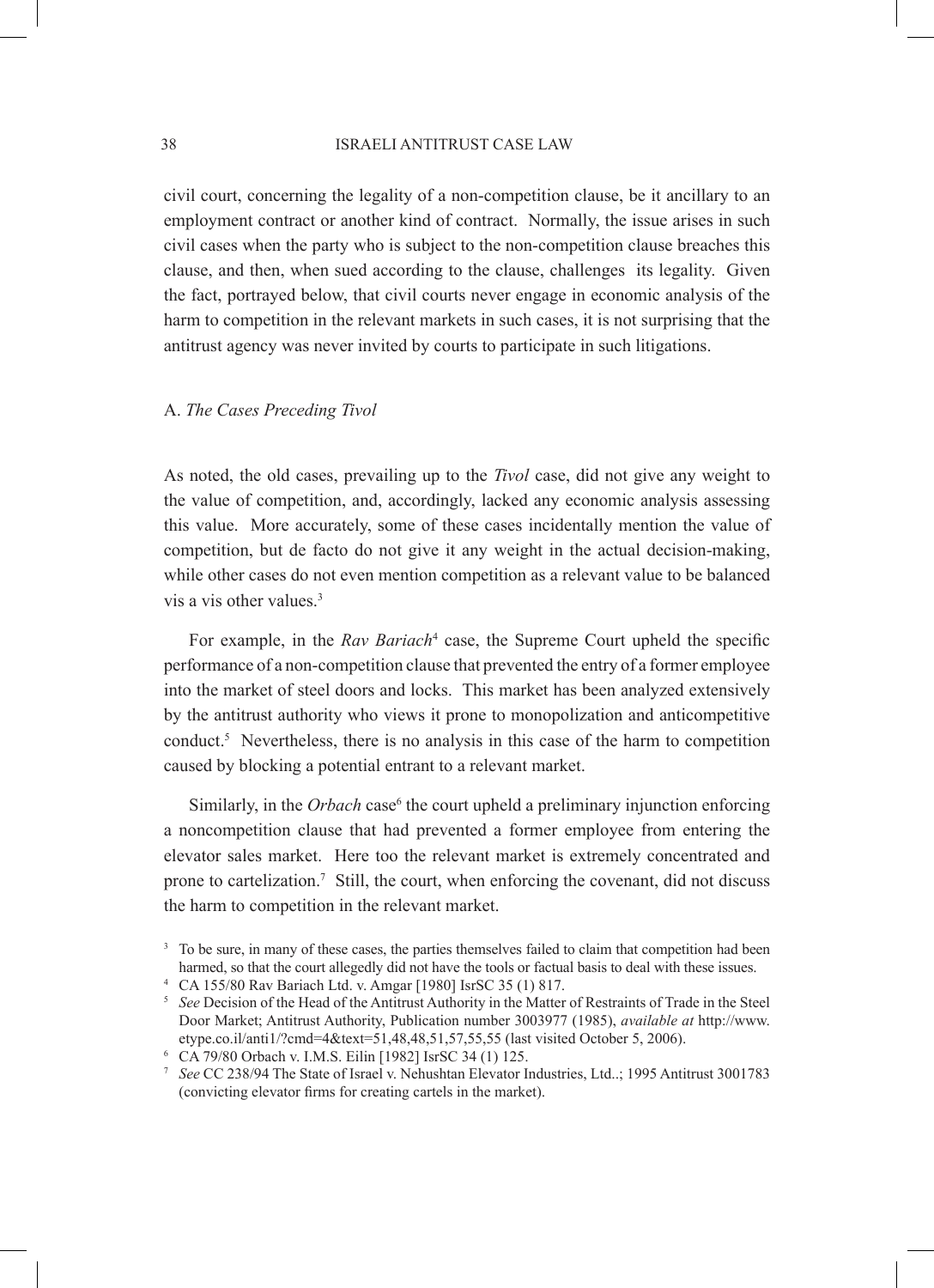In the *Amiad* case<sup>8</sup> it appears from the facts of the case that the Amiad Kibutz held a monopoly position, or close to a monopoly position, in relevant markets in the field of irrigation, due to trade secrets and patents it held. Nevertheless, the Court enforced a covenant blocking entry into Amiad's markets by a former employee; again, without conducting any analysis of the harm to competition. This is despite the apparent non-competitive structure of the markets involved and despite the fact that the formeremployee appeared to be practically the only potential entrant into these markets that could do so without infringing Amiad's patents.

To be sure, the protection of trade secrets, that definitely played a role in this case, may well be justified, in certain cases, and non-competition covenants are an effective way to protect them. However, some sort of balancing between the interest in trade secret protection and the harm to competition involved in such protection would definitely be in place had the court been inclined to give any weight to the harm to competition.

In the *Shefi* case,<sup>9</sup> the labor court upheld a noncompetition clause forbidding a former production executive of a firm in the carton boxes market from competing with its former employer for two years following termination of employment. The former executive attempted to join a new entrant into this market. This market too is characterized by extreme concentration and threats of cartelization.<sup>10</sup> Again the court's decision lacks any form of economic analysis of the potential harm to competition. Any court inclined to conduct such an analysis should have inquired to what extent the former executive was key to the new entry of the new employer?; were there other potential entrants which would have alleviated the concerns about the anticompetitive harm?, and so on.

In the *Egged* case,<sup>11</sup> the Supreme Court upheld a noncompetition clause that prohibited members of a monopolistic public transportation company who enjoyed early retirement, from competing against the company, for three years after their departure from the company. As in the other cases, the decision lacks any economic analysis of the potential harm to competition. This is despite the fact that the public

<sup>8</sup> H"P (Nz) 854/84 Tavor v. Amiad [1985] IsrDC 45 (3) 221.

<sup>9</sup> 9 NB 1048-12/92 Shefi Arizot Ltd. v. Medi [1992], IsrLC 25(2) 5.

<sup>&</sup>lt;sup>10</sup> *See* Decision of the Head of the Antitrust Authority in the Matter of Restraints of Trade between Manufacturers of Carton Boxes, Antitrust—Decisions of the Head of the Antitrust Authority and Court Decisions (Israeli Bar Association, Tel Aviv District, Vol. B) 66.

<sup>11</sup> CA 672/96 Egged Ltd. v. Rechtman [1999] IsrSC 44 (5) 25.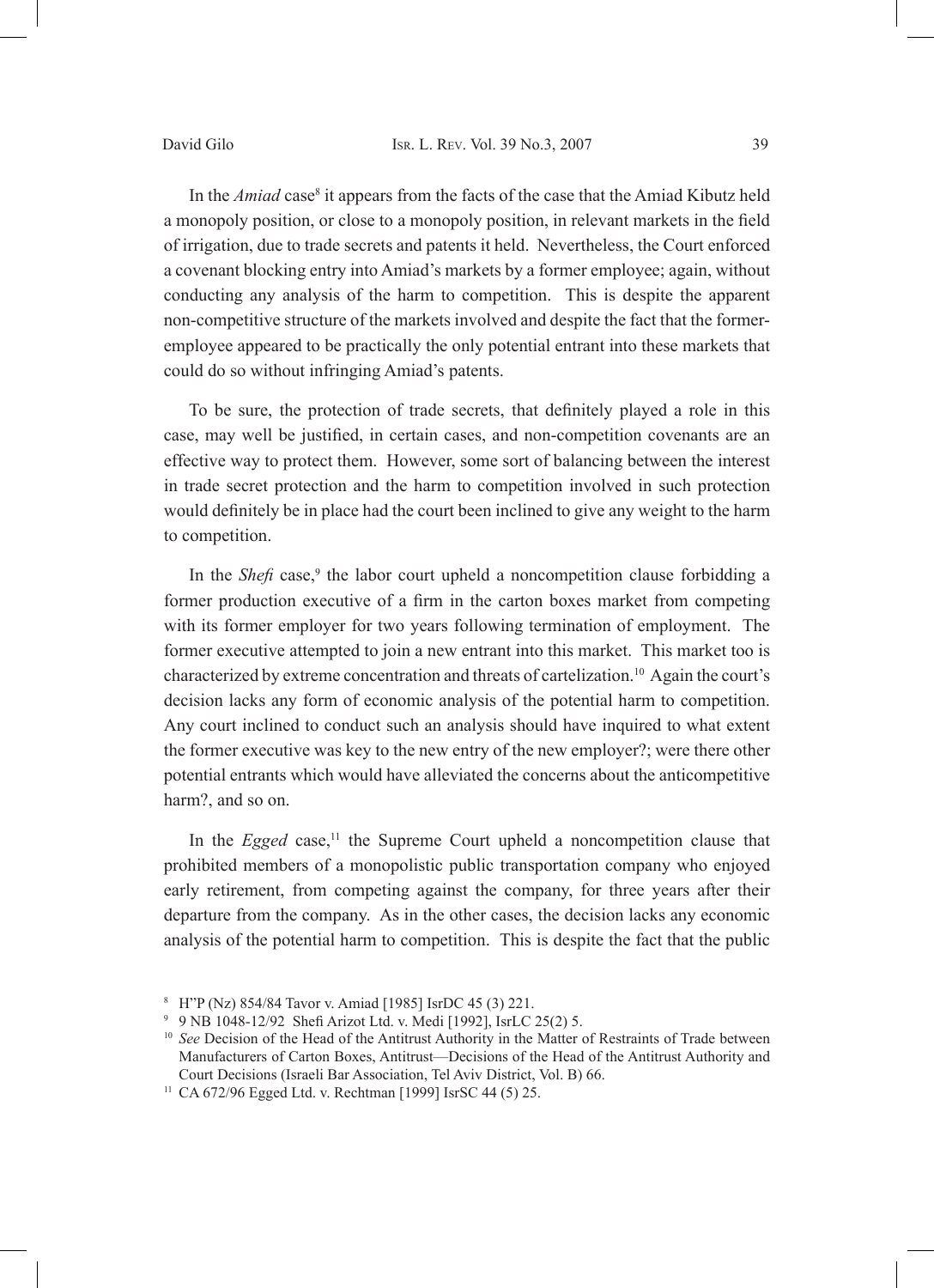transportation market has been monopolistic in nature, and opened to competition only a short period before the decision.12

Even decisions that condemned non-competition clauses on the basis of their violation of the freedom of occupation generally lacked economic analysis of the harm to competition. For example, in the *Checkpoint* case<sup>13</sup> a noncompetition clause was struck down by the highest labor court due to its infringement on the ex-employee's freedom of occupation. The ex-employer, Redguard, was a small firm that wanted to expand and become a viable competitor to Checkpoint in the market for security firewalls that protect computer networks. Checkpoint, for its part, seems to be the market's dominant firm 14

Checkpoint was the firm that attempted to employ its rival, Redguard's, former employee. In this particular case, had the court conducted an economic analysis regarding the harm to competition (as apposed to an examination of merely the harm to the former-employee's freedom of occupation), the court might have chosen to *uphold* the non-competition clause. This is because such non-competition clauses could help small fringe competitors, such as Redguard, to expand by recruiting loyal talents, become viable competitors to Checkpoint, and challenge its dominance in the market. It is the declaration of such non-competition covenants as void which enables Checkpoint, the dominant player, to "steal" the newly recruited talents of its smaller rivals, thereby enshrining its dominant position. Had Redguard made this claim, according to which, in its particular case, non-competition covenants were actually pro-competitive, and had the court been inclined to conduct such an economic analysis, perhaps Redguard would have prevailed (assuming the appropriate balancing between the pro-competitive effects of the covenants and the harm to the freedom of occupation would have tipped in favor of the former).

Another case where the court, this time the Supreme Court, exhibited a harsh approach toward non-competition clauses, again, solely on the basis of the harm to the freedom of occupation, is the *Saar* case.15 Here the non-competition clause prevented

<sup>&</sup>lt;sup>12</sup> *See* Decision of the Head of the Antitrust Authority in the Matter of Declaration of a Monopoly Egged and NZB"A, Antitrust Authority, Publication number 3003820 (1999), *available at* http:// www.etype.co.il/antil/ (last visited October 25, 2006).

<sup>13</sup> LA 164/99 Fromer v. Redgaurd Ltd. [1999] IsrSC 34 294.

<sup>&</sup>lt;sup>14</sup> These are estimates as the decision lacks details regarding the parties' corresponding market shares or the structure of the relevant market.

<sup>15</sup> CA 6601/96 AES System Inc. v. Saar [2000] IsrSC 43 (3) 850.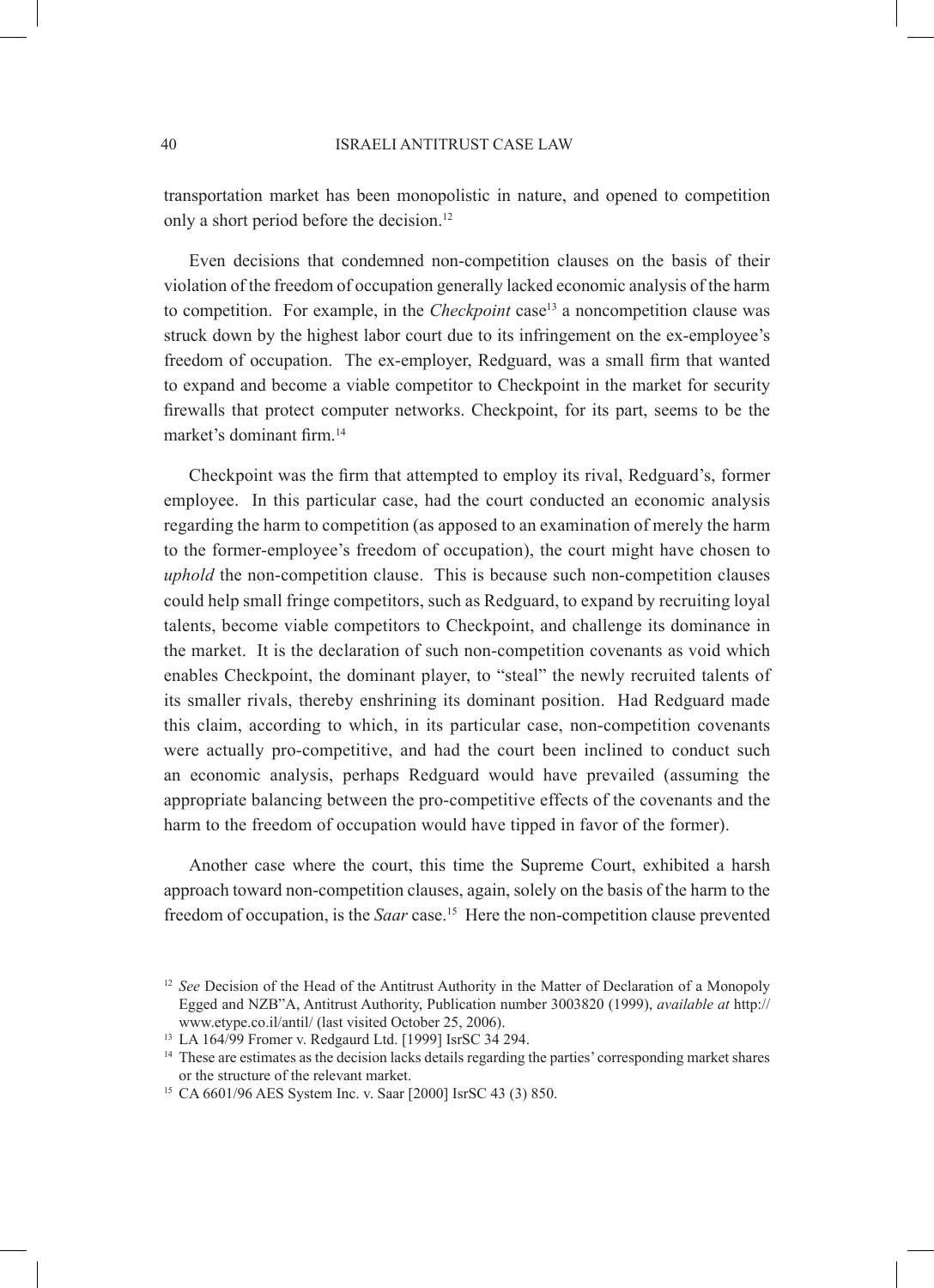a former employee from offering competitive services in connection with software supplied by the former employer, who also offered such services. The Supreme Court invalidated the clause, claiming that the clause harmed the former employee's right to freedom of occupation.

Although the Supreme Court accepted the notion that an 18 month non-competition period may have been reasonable had it been necessary to protect the former employer's trade secrets, it found that the former employee did not use the former employer's trade secrets with regard to the single large customer that transferred its business from the former employer to the former employee. Accordingly, the Supreme Court overturned the lower court's order for damages against the former employee concerning this customer.

Again, no analysis of the harm to competition was conducted. This lack of economic analysis is particularly striking given the potential richness of the circumstances in this particular case: The extremely interesting and important question in antitrust policy of whether the relevant market for services for particular software, hardware, or machinery constitutes only services for this particular product, or rather services for all of the competing products.

This very question was discussed by the US Supreme Court in the *Kodak* case,<sup>16</sup> in which a rigorous analysis of the relevant market for antitrust purposes was conducted. For example, suppose the Supreme Israel Court in the *Saar* case had concluded that the relevant market is confined to the market for services for the former employer's particular software, due to the fact that buyers of this software are locked-in and as such do not see service providers of other software as reasonable substitutes for service providers for the software they have. If, in addition, the number of competing service providers for the former employer's software was small, the anticompetitive effect of the non-competition clause would have been substantial, as it helped enshrine the concentrated structure of the relevant market. Such a conclusion would have reinforced the court's conclusion, and also may have caused it not to see the 18 month non-competition period as legitimate, even in circumstances where the non-competition clause was necessary to prevent the use of trade secrets.

<sup>16</sup> Eastman Kodak Company v. Image Technical Services, Inc., 504 U.S. 451 (1992).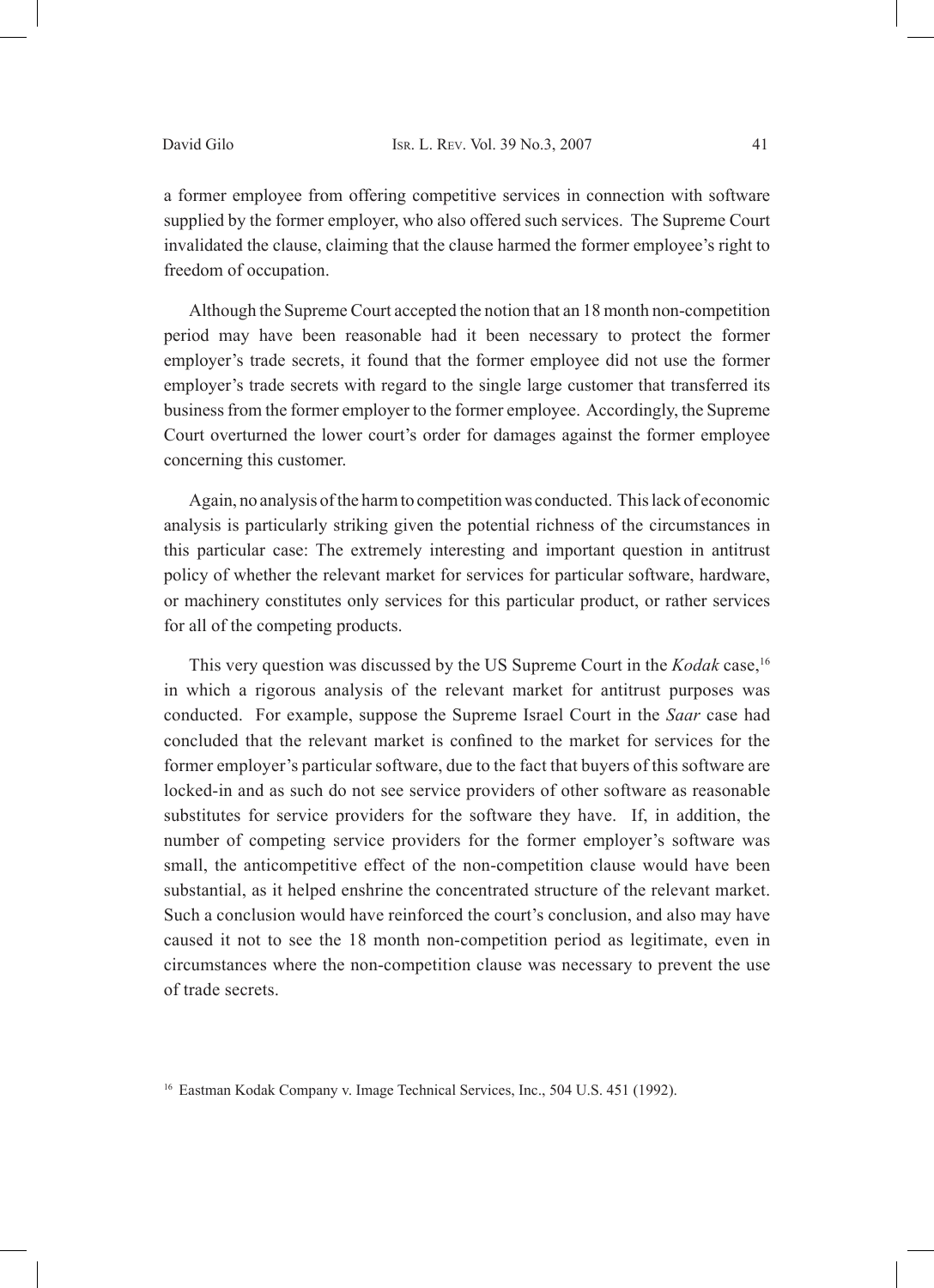### B. *The Tivol Case*

The *Tivol* case definitely enhanced the value of competition as a central value, which needs to be given substantial weight, separately from the right to freedom of occupation. This case involved a joint venture between a producer of vegetarian meat substitute products and a producer of fish products. In an agreement for the dissolution of the joint venture, the parties signed non-competition clauses according to which they would not enter each other's markets for five years after the partnership dissolves. One of the parties attempted to enter the other party's market who then sued for breach of contract. The party in breach claimed that the non-competition covenant constitutes an anti-trust violation and is therefore void. The Supreme Court, in a special seven-judge panel, accepting a critique found in the academic literature<sup>17</sup> of the previous disregard by the case law of the value of competition, indeed invalidated the non-competition clause, based on Section 2 of the Antitrust Statute. The Supreme Court added that competition is an important basic value that the legal system needs to promote. The novelty of the judgment in *Tivol* is that it gives competition a separate and overriding value, external to the balancing of interests between the parties to the contract. It stresses that the value of competition seeks to address public and consumer welfare, and criticizes the previous decisions' sole emphasis on the interests of the parties to the contract for freedom of occupation of the party subject to the covenant verses the legitimate interests of the party enjoying the covenant.

Justice Tirkel, dissented in the *Tivol* case on the basis that a party breaching a contract while claiming it to be an illegal restraint of trade is not acting in good faith. The majority opinion dismissed this approach as because it focused, like the previous cases, on the parties to the contract, rather than on consumers, which are the beneficiaries of the Antitrust Statute.<sup>18</sup> Indeed, when a contract harms competition, the very essence of competitive forces that the antitrust statute seeks to promote is that each of the parties has an opportunistic incentive to breach the contract and promote competition. Just as we would like each party to a cartel to follow his natural short-run incentives and breach the cartel agreement in order to make a profit at the expense of

<sup>17</sup> This critique is made in David Gilo, *Toward a New Legal Policy for Non-Competition Covenants*, 23 IUNEI MISHPAT 63 (2000) [in Hebrew]; 1 DANIEL FRIEDMANN & NILI COHEN, CONTRACTS 52 (1991); Dror Strum, *A Change in the Monitoring of Restrictive Practices*, *available at* www.antitrust.gov. il (last visited October 3, 2006).

<sup>18</sup> *Tivol Ltd. v. Shef Hayam Ltd*., *supra* note 2, at 106-108.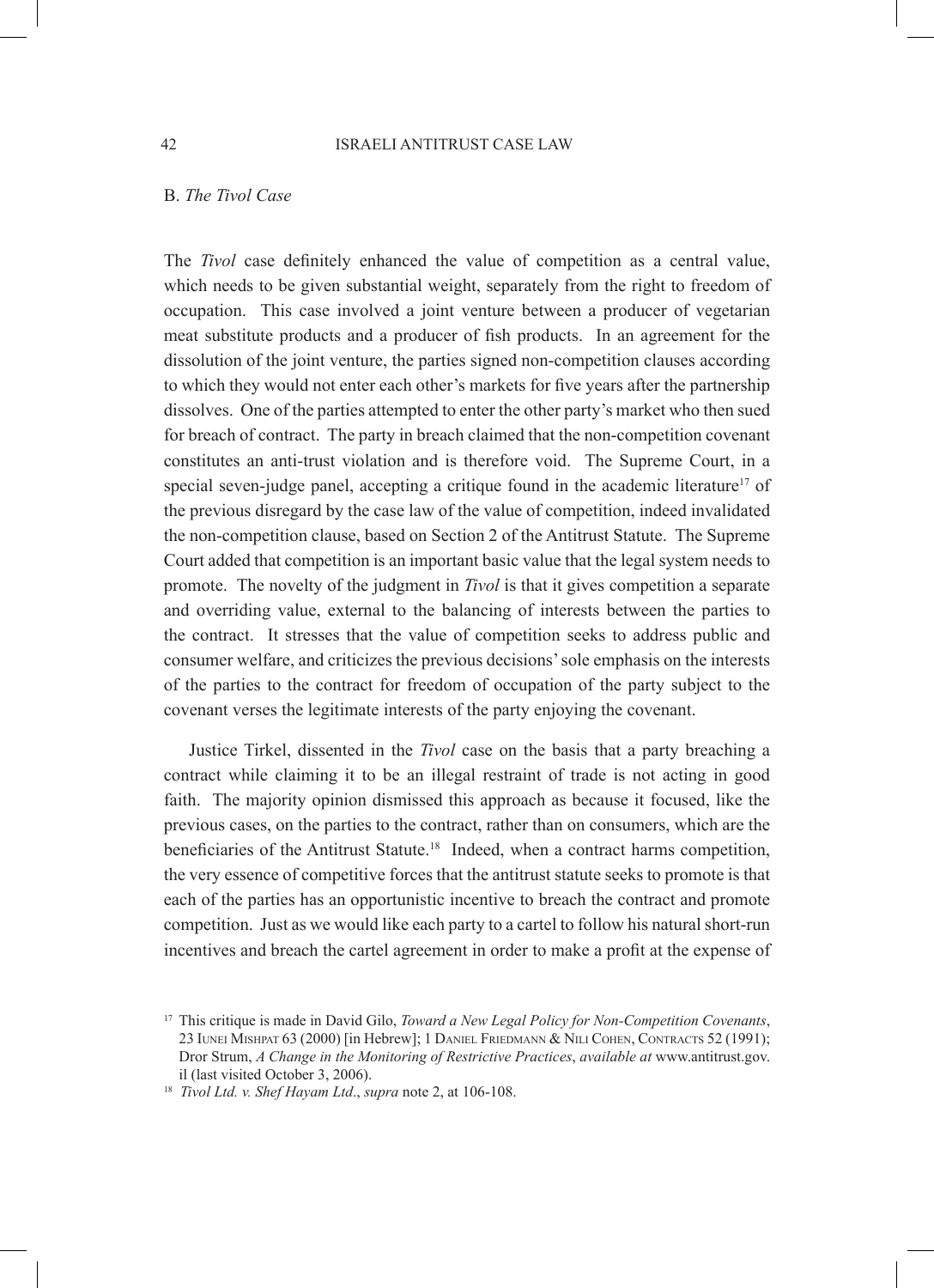the other parties, who kept their promise not to cut prices, we would like to encourage any party to an illegal restraint of trade to breach in order to promote competition.<sup>19</sup> The *Tivol* decision, forbidding a disregard to consumer welfare in such cases, and disregarding the claim that the breaching party did not act in good faith, has not been overturned to date.

Unfortunately, however, the particular restraint before the court was considered by the court to be a per se violation of the antitrust statute, making an economic analysis of the harm to competition in the relevant markets unnecessary. Indeed, the briefs before the court did not contain any attempt to conduct such an economic analysis. In this particular instance, the per se treatment of the restraint was indeed justified. Israeli antitrust law treats non-competition clauses that prevent a party from entering the other parties market under a per se prohibition, because they are viewed as market division agreements between potential competitors, that are considered per se violations according to section 2(b)(3) of the Antitrust Statute.

To be sure, the per se prohibition of non-competition clauses under the Antitrust Statute cannot justify the lack of economic analysis in the previous cases. These cases did not discuss the application of the antitrust statute to non-competition clauses, but rather the common law concerning covenants not to compete, which does not include per se prohibitions, but rather a rule of reason analysis, according to a balancing of the intersecting interests involved (including the public interest in promoting competition in the relevant market).

One could claim, in the defense of courts, that they lack sufficient tools to make the proper economic analysis regarding the degree of harm to competition. However, such a claim is in conflict with the fact that civil courts often engage in quite complex issues, such as medical malpractice, evaluation of damages, or of lost profits, etc., with the assistance of expert testimony. The evaluation of the degree of harm to competition in the relevant markets is arguably no more complex than such issues.

<sup>&</sup>lt;sup>19</sup> Similar reasoning implies that it would be a good idea to prevent the party who suffered breach of an illegal restraint of trade to sue for restitution of the value that he transferred to the breaching party in exchange for the restraint of trade. Otherwise, the parties could *ex ante* arrange for a large transfer in favor of the party restraining himself from competing, the restitution of which would deter this party from breaching (thereby promoting competition) in the future. Section 31 of the Contracts Statute (General Part) (1973) indeed enables the court to hold that there would be no restitution. The court in *Tivol Ltd. v. Shef Hayam Ltd.*, however, does not deal with the issue of restitution.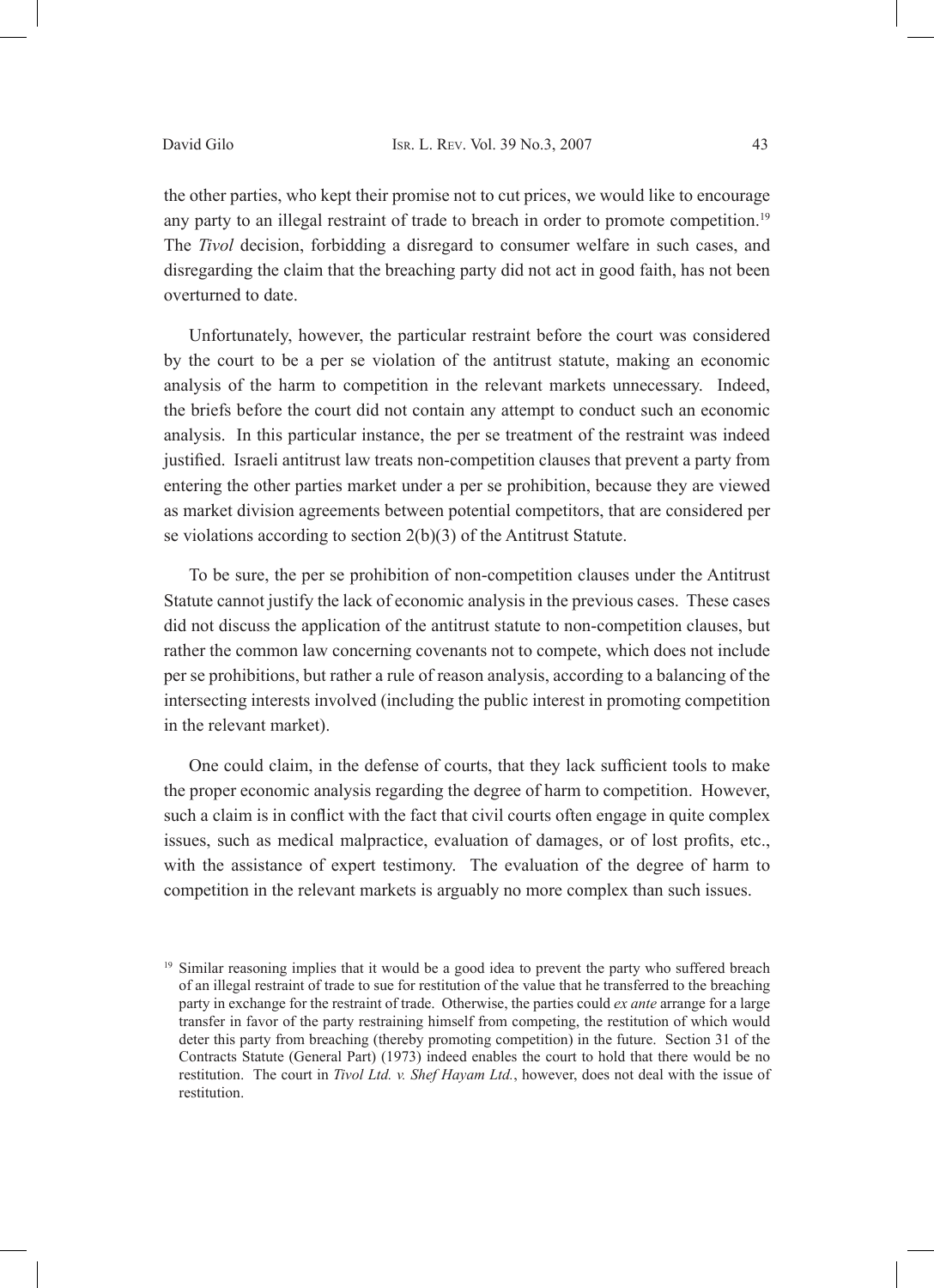### C*. Interim Conclusions and Cases after Tivol*

The aim of this section is to show how the analysis of non-competition clauses by Israeli courts lacks economic analysis. This phenomenon was most pronounced before the *Tivol* case, when courts did not even take account of the harm to competition when assessing non-competition clauses. The *Tivol* case signaled an improvement in that it mandates courts to take serious account of the harm to competition. Unfortunately, in this particular case, there was no economic analysis, because the case discussed the antitrust statute, condemning non-competition restraints under a per se prohibition rather than the common law doctrine, that requires a rule of reason analysis.

Of course, the rule of reason analysis required under the common law doctrine necessitates a balance between the harm to competition and the freedom of occupation, on one hand, and other values, such as the protection of trade secrets, etc., that could change from case to case, on the other hand. One would expect this balancing to be different with regard to employment contracts than with regard to contracts for the sale of property or joint ventures. Be the particular balancing in a particular as it may, the harm to competition needs to be taken into account. Regretfully, cases following *Tivol* that implemented the common law doctrine again continued to ignore the value of harm to competition.20

# **III.** *The Lack of Economic Analysis in the Definition of an Illegal Restraint of Trade*

Let us now turn to the interpretation of the Israeli Antitrust Statute by the case law. I will show in this section that the courts have consistently interpreted the statute in a manner that relieves them from any form of economic analysis in determining the legality of restraints under the statute.

<sup>20</sup> *See, e.g.*, LabA (Hi) 1800/00 Tanko International Ltd.v. Guy Ofra [May 18, 2006] (not yet published)(the labor court upheld a non-competition clause without regard or analysis of the harm to the competition); LabA 1457/05 Meir Peles v. Modgal Metals (99) Ltd, [March 26, 2006] (not yet published); LabA 26/99 Spector v. Direx Medical Systems Ltd. [April 21, 2006] (not yet published) (where the labor court did not uphold the non-competition clause, but, again, without any regard or assessment of the harm to competition in the relevant market).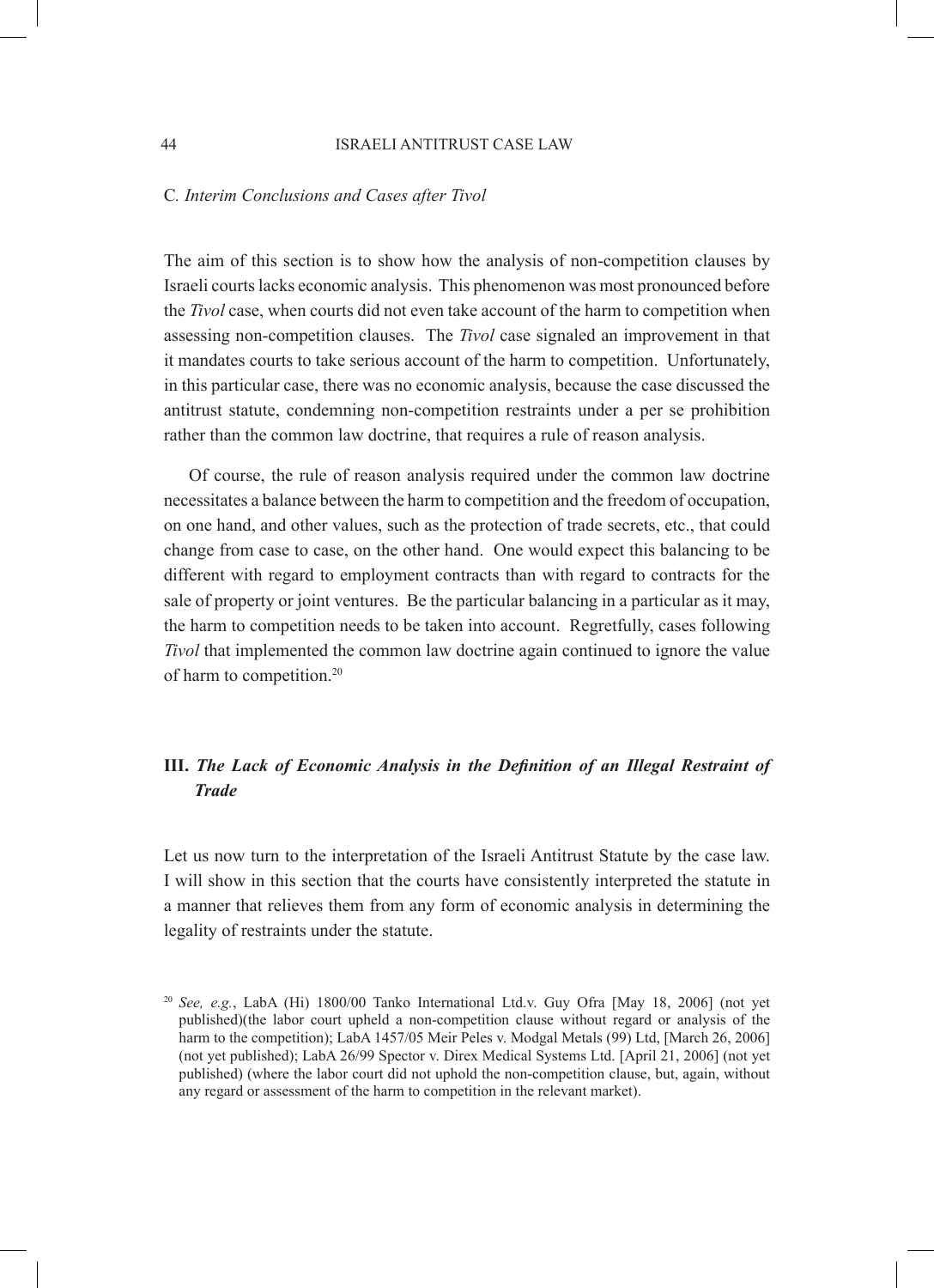A. *Horizontal Restraints, the Interpretation of Section 2(a) of the Antitrust Statute, and Why Antitrust Agencies are Content with the Non-economic and Broad Interpretations*

Restraints of trade are discussed in Section 2 of the Antitrust Statute. Section 2(a) defines an illegal restraint of trade as "a restraint among people conducting business according to which one of the parties restrains himself in a way that might harm competition between him and the other party to the restraint or between him and a third party." Section 2(b) includes a closed list of restraints that are deemed to be illegal restraints of trade, regardless of the harm to competition in a particular case. Accordingly, Section 2(a) seems to demand that courts and antitrust agencies conduct an economic analysis of the harm to competition, while Section 2(b) eliminates the need for such economic analysis with regard to the restraints included in this section.

When it comes to horizontal restraints—restraints among competing firms or potential competitors, a short list of hard core per se prohibitions, such as the prohibitions of horizontal price fixing, market division, or quantity fixing, is usually justified. The reason is that such hard core restraints are harmful to competition in the vast majority of cases, and it is hard to imagine why the parties create such restraints unless their aim is to harm competition in a relevant market. Such per se prohibitions can be found in Section 2(b) of the Antitrust Statute.

Many agreements among competitors, however, are not included in this short list of hard core restraints. For example, a joint-venture, in which competing firms cooperate in production or in research and development, whereas the parties market their products separately and also may set product quality separately, typically does not involve hard core restraints, when there is no price fixing, market division, quantity, or quality setting. Accordingly, one would expect such restraints to be an antitrust violation subject only to an economic analysis of the probable harm to competition of the particular restraint in the particular market.

Indeed, restraints that do not involve price fixing, quantity setting, market division, quality setting, or analogous restraints do not fall within Section 2(b) of the Statute. Instead, such restraints are typically dealt with under Section 2(a) of the Statute, which demands a probable effect on competition in order for restraints to violate it.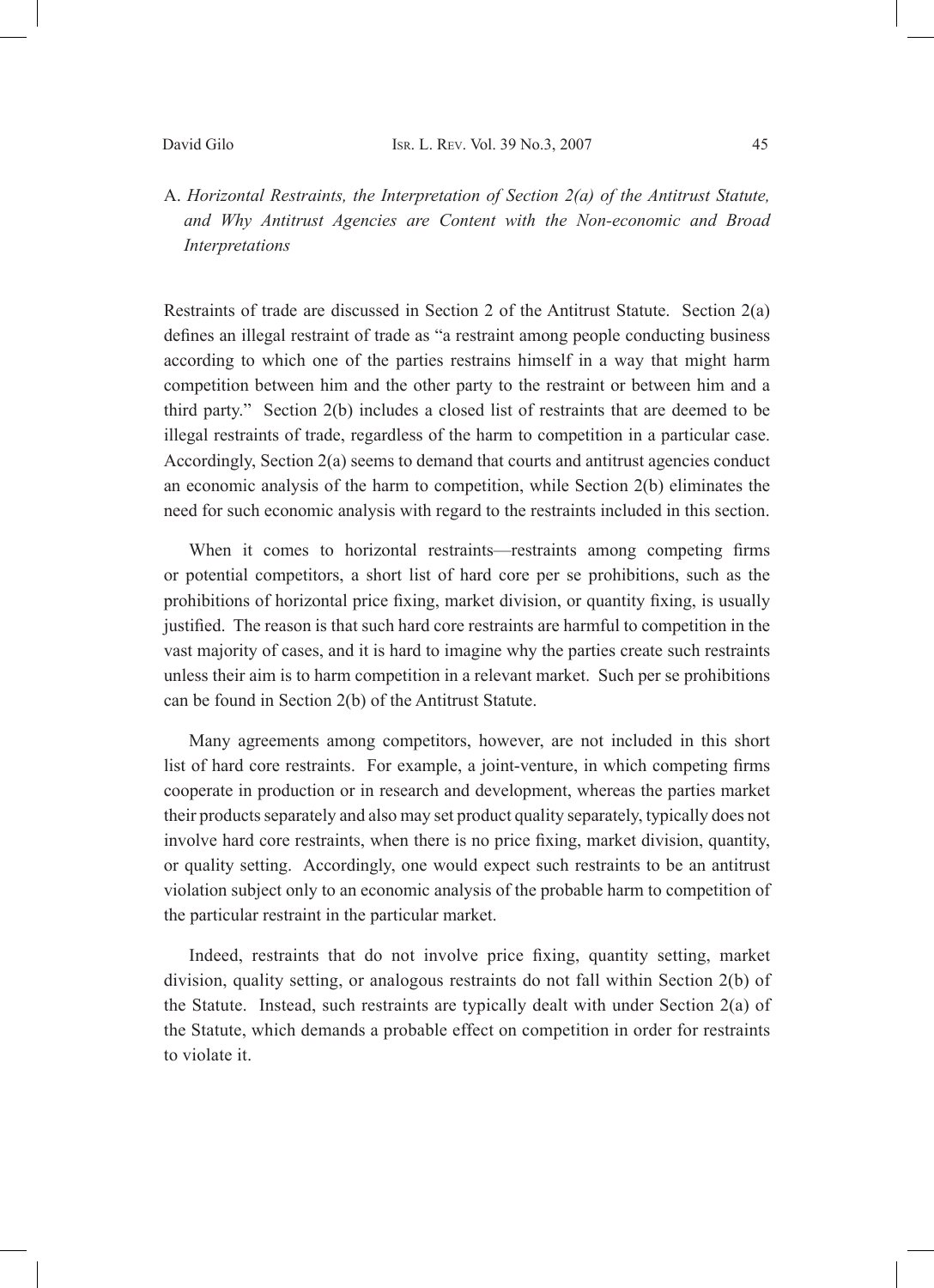Unfortunately, however, the wording of Section 2(a) is somewhat clumsy, in the sense that it demands probable harm to competition *"among the parties"* to the agreement. For example, if two shoe-shop owners in a shopping mall cooperate by constructing a joint external stand within the mall (while setting prices separately), and there are ninety-eight other similar shoe shops in the same mall, is there probable harm to competition "between the shops" so that the restraint is illegal under Section  $2(a)$ , even though, due to the presence of the other ninety-eight shops in the mall, consumers are not harmed?

The Israeli case law took this wording of Section 2(a) literally: Cases examine whether the agreement between competitors tends to harm competition between them (in the literal sense). For example, in the shoe store example above, the courts, as well as the antitrust commissioner, would have found that the cooperation agreement between the two shoe stores is a restraint of trade under Section 2(a), because it allegedly harms competition *between* the shoe stores. They would have reached this conclusion regardless of the fact that there are 98 other similar shoe stores in the relevant market, so that competition in the relevant market could not be harmed.<sup>21</sup>

This sort of literal interpretation of the statute manifests the courts' unwillingness to engage in economic analysis in competition issues in general and in particular with regard to the determination of an illegal restraint. It also exhibits how the uneconomic interpretation may well initiate with the antirust agency itself. One may wonder why the antitrust agency, which is accustomed and well equipped to conduct economic analysis of the harm to competition, prefers the literal interpretation to the economic oriented one.

I propose that the agency, as a litigator of cases brought against alleged restraints of trade, is quite content with a broad prohibition that lacks the need for economic analysis. Such an interpretation of the statute eases the burden resting on the antitrust

 $21$  This literal interpretation of Section 2(a) began with the Antitrust Commissioner, in decisions such as the decision in the matter of Cur Industries Ltd and Colombus Capital, Klaridge Group, 1998 Antitrust 3001322 (this decision dealt with the antitrust commissioner conditions for his approval of a merger between Cur and Klaridge. The conditions included the need for prior approval for joint holdings between the parties and other large conglomerates. The commissioner mentioned that such joint holdings are illegal restraints of trade, due to the literal interpretation of the statute, regardless of the harm to competition in the relevant markets). It was upheld by the antitrust tribunal (the instance which is above the antitrust commissioner, and specializes in antitrust) in cases such as H"A 2/97 Mizrachi vs. the Antitrust Commissioner, 1999 Antitrust 3004577 (this case dealt with question whether a non-competition clause signed by a real estate agent is a restraint of trade).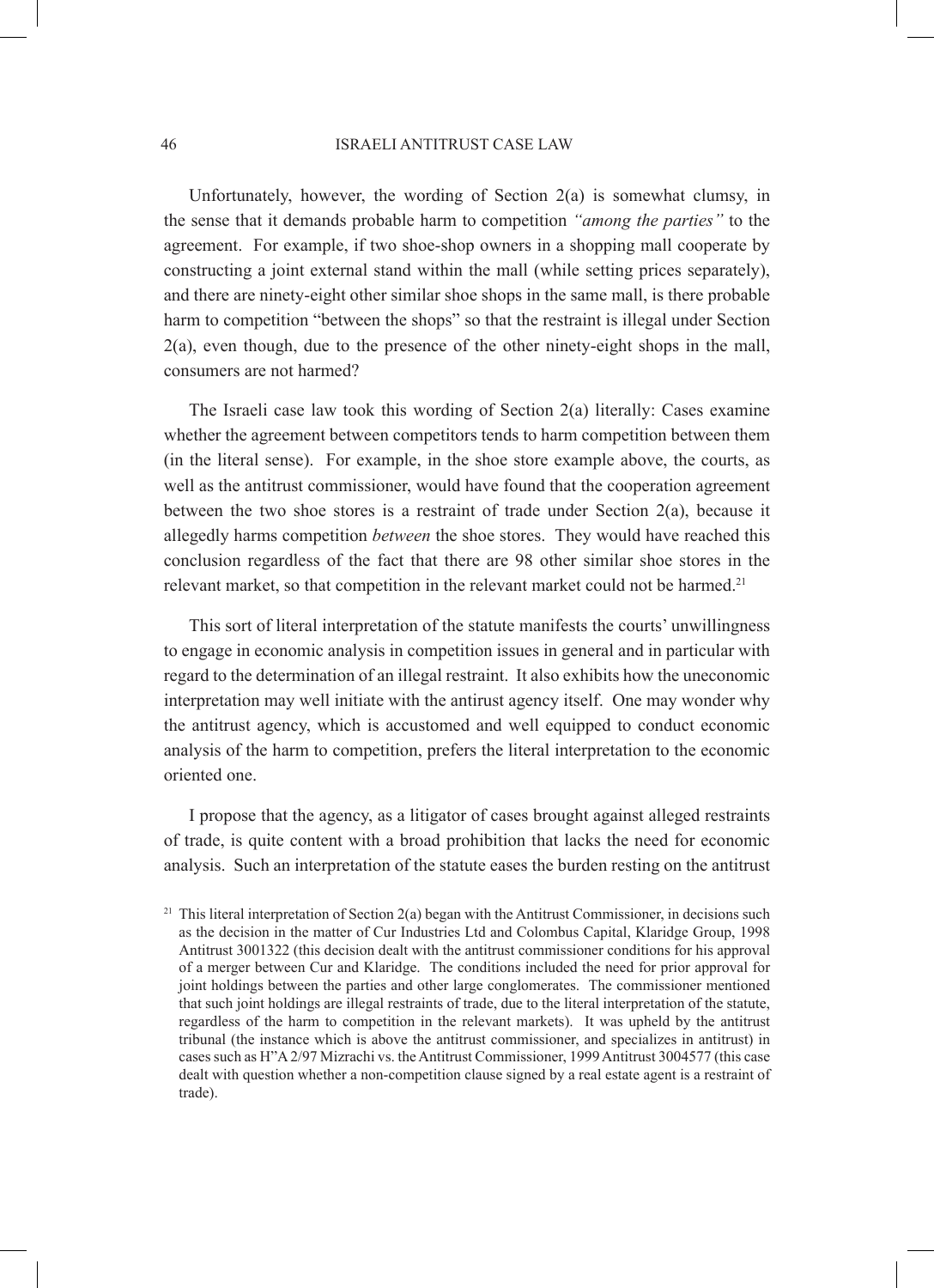agency to prove its case in court. The agency often litigates the question of whether an agreement that did not receive prior approval by the agency or by the antitrust tribunal (a procedure that will be explained in more detail below) is indeed an illegal restraint of trade. This could happen in criminal cases litigated by the agency in the district court. It could also happen when the agency declares an agreement as an illegal restraint of trade, as empowered to do under Section 43 of the Antitrust Statute, and then has to defend its declaration in front of the antitrust tribunal, the instance above the antitrust agency, when the parties appeal the agencies decision. Of course, the agency could always use its discretion not to challenge transactions that are of less priority in its mind. Hence, once the agency decides that a practice is harmful, it uses such broad interpretation of the statute to ease its "day in court."

Moreover, as mentioned, under Israeli antitrust law, any restraint in violation of the act can be approved *ex ante* by the antitrust authority or by the antitrust tribunal. This too can explain the antitrust agency's central role in creating overreaching interpretations of the statute according to which practically all restraints, regardless of the economic analysis, are violations. Such interpretations increase the number of restraints that need to be pre-approved by the authorities. In this way, the authorities have a better regulatory grip on a wide range of transactions. Their power is enhanced, as they can approve transactions (as they often do) subject to various conditions, that the authorities are otherwise unauthorized to dictate. In this manner the antitrust authorities broaden the powers originally granted to them by the Statute.<sup>22</sup>

### B**.** *Vertical Restraints*

The case law's tendency to make economic analysis superfluous when it comes to the determination of whether a restraint is a violation is very clear through the interpretation by most courts of Section 2(b) of the Statute, the section containing *per se* prohibitions. Most judges and courts interpret Section 2(b) as applying to vertical restraints (restraints between supplier and buyer) as well as to horizontal restraints.

 $22$  To be sure, a few block exemptions were issued by the antitrust commissioner, granting an automatic exemption for restraints of trade that qualify, according to various characteristics of the market and the transaction. However, the block exemptions include various proviso's, and many restraints that have negligible effects on competition do not qualify for the exemptions. *See* David Gilo, *Anticompetitive Contracts, Antitrust and Monopoly,* in 3 CONTRACTS 635 (Daniel Friedmann & Nili Cohen eds., 2003) [in Hebrew].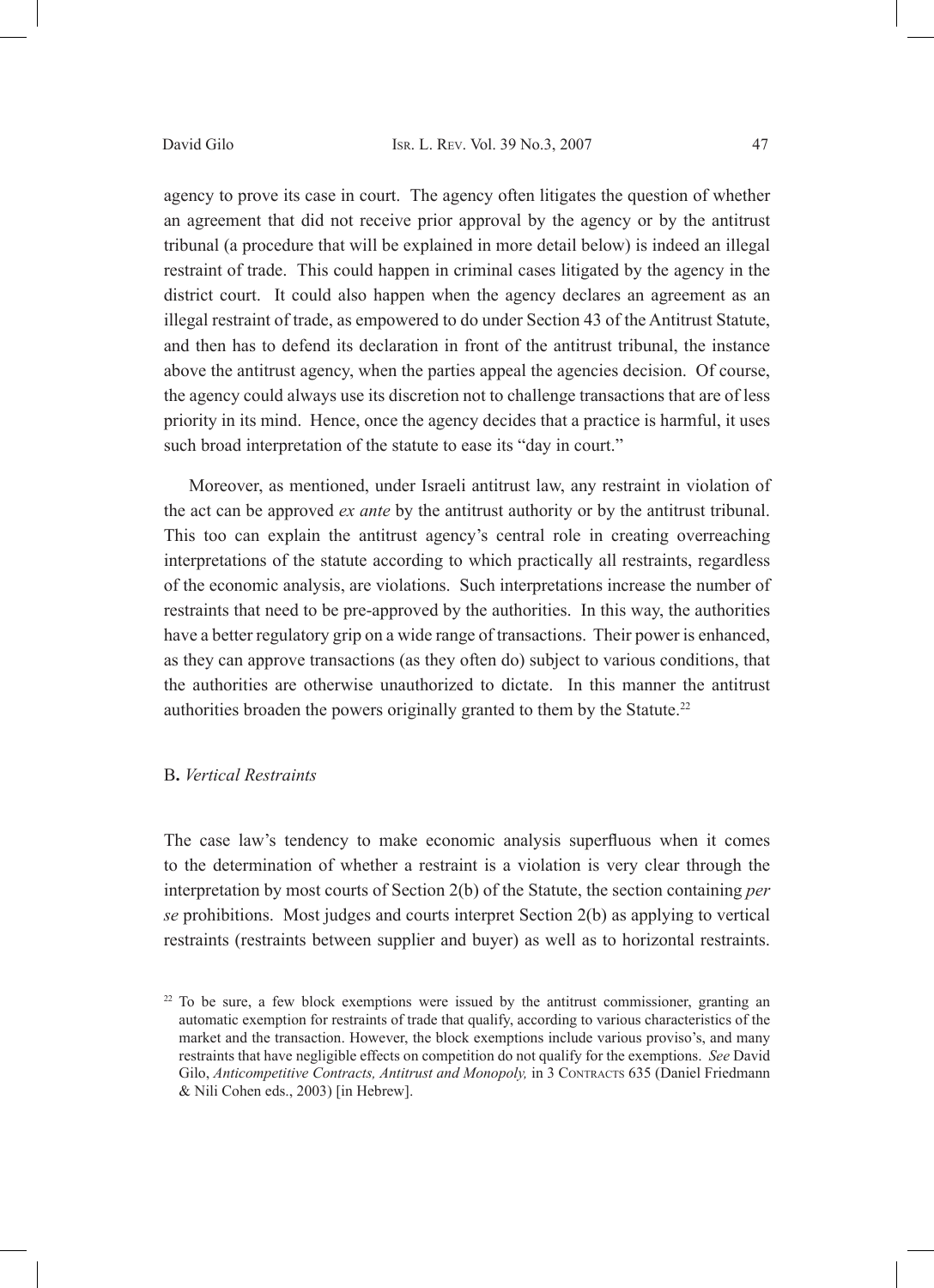Section 2(b)'s wording does not distinguish between horizontal and vertical restraints. Therefore, its *per se* prohibition of "price fixing" was interpreted by many courts and judges as including not only price fixing among competitors, but also "price fixing" between supplier and buyer. This included not only resale price maintenance, in which the supplier dictates the resale price that should be charged by the buyer, $23$  but also most-favored-customer clauses, in which a supplier promises a buyer that he will receive any discounts that other buyers receive.24 This is while Section 2(b)'s *per se* prohibition of "market division" has been interpreted as applying also to vertical exclusivity arrangements.<sup>25</sup>

Interestingly, this broad interpretation of section 2(b) also began with the Antitrust Commissioner, and was later adopted by the courts. This too shows, in my view that the Antitrust Agency is content with an interpretation that relieves it (as a litigator of cases it brings to court) from the burden of economic analysis. Again, the agency may also be content with such an interpretation because it forces many parties to submit their agreements to the agency *ex ante*, thereby broadening the scope of the agency's regulatory powers.

A similar interpretation was applied by Justice Naor in the *Extel* case, to a "black list" of restraints that cannot enjoy block exemptions, regardless of their effect on competition, which is included in Section 4 of the Antitrust Rules (Instructions and General Definitions), 2001.<sup>26</sup> This "black list" of restraints is included in a regulation

<sup>23</sup> *See* CrC (Jer) 1142/01 The State of Israel v. Shulshtein [January 15, 2002] (unpublished) (applying the section to the dictation of minimum resale prices); CA 3700/98 A.M. Hanayot 1993 Ltd. v. The Municipality of Jerusalem [2003] IsrSC 57(2) 590 (applying the section to the dictation of maximum resale prices).

<sup>24</sup> *See* Justice Naor's opinion in FHCA 6233/02 Extel Ltd. v. Kalma Y. Industry, Marketing of Aluminium Glass and Metal fixtures Ltd. [2004] IsrSc 58(2) 635.

<sup>&</sup>lt;sup>25</sup> See decision of the General Director of Israel Antitrust Authority in the Matter of the Exclusivity Arrangements between the Gasoline Companies and Operators of Gas Stations, in 1 ANTITRUST-DECISIONS OF THE GENERAL DIRECTOR AND DECISIONS OF THE ANTITRUST COURT 19 (Tova Ulstein ed., The Israeli Bar Association, Tel Aviv District, 1995) [in Hebrew]; Decision of The General Director of Israel Antitrust Authority in the Matter of Kosher Flour for Passover, *id*., at 62); Decision of The General Director of Israel Antitrust Authority in the Matter of Manufacturers of Karton Boxes, in 2 ANTITRUST—DECISIONS OF THE GENERAL DIRECTOR AND DECISIONS OF THE ANTITRUST COURT 66, 70 (Tova Ulstein ed., 1995); Motion (TA) 269/97 Berman v. Nikotron Ltd. [November 15, 1998] (unpublished); H"A (Jer) 469/98 Delek, The Israeli Petrolium Company Ltd. [March 25, 2001] (not yet published). *available at* http://www.antitrust.gov.il (last visited September 17 2006); *See also* Justice Naor's above-mentioned opinion in the *Extel* Case, *supra* note 24.

<sup>26</sup> K.T. 750 [2004- consolidated version].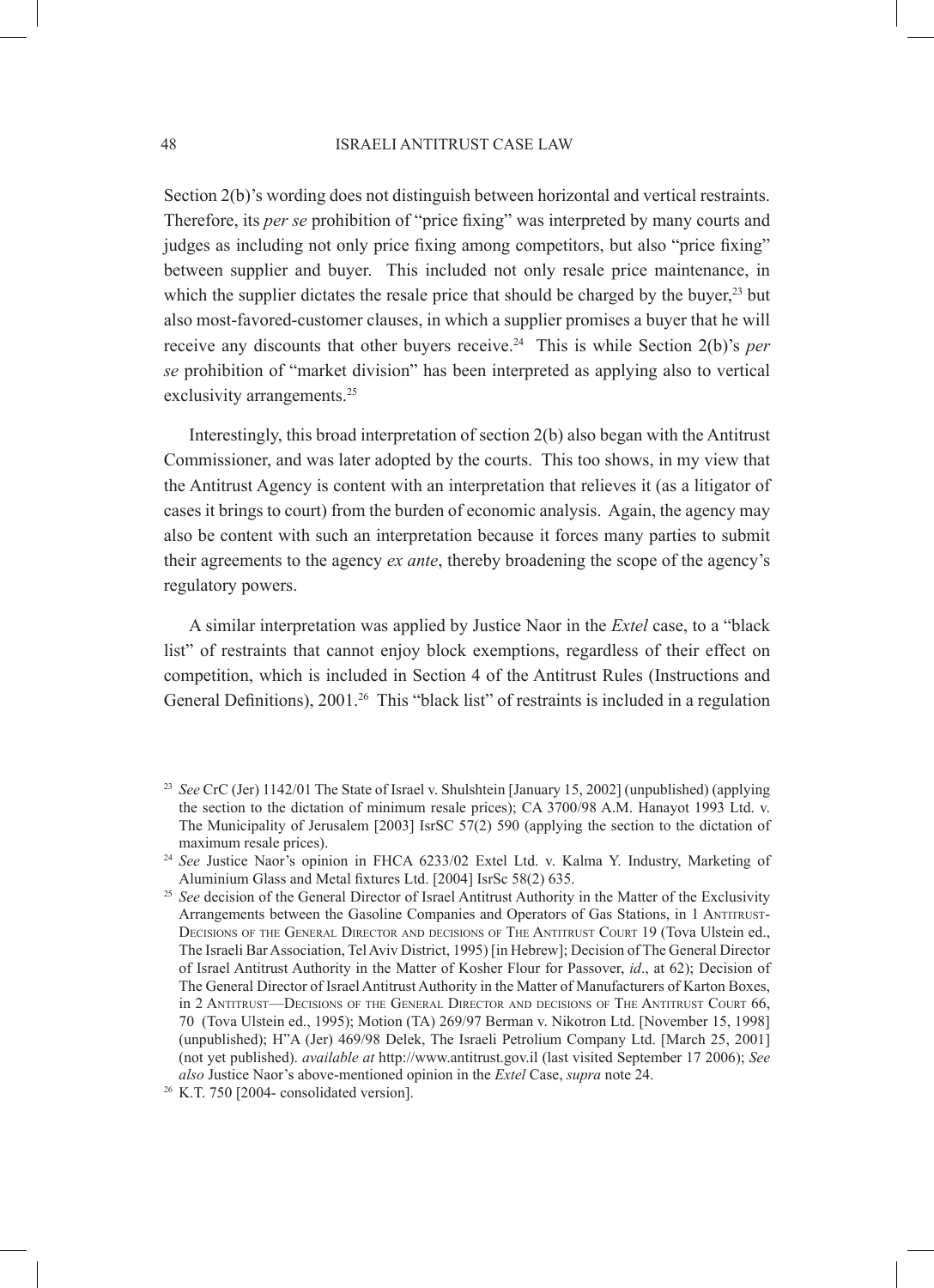that determines the proper scope and interpretation of the block exemptions issued by the Commissioner.

In order to better understand the way in which this "black list" applies, the following clarifications are needed. Most of the block exemptions explicitly exempt certain types of restraints, under certain conditions. Such is, for example, the exemption included in the Antitrust Rules (Block Exemption for Exclusive Purchasing Agreements),  $2001<sup>27</sup>$  which provides exemptions to exclusive purchasing agreements, under certain conditions regarding market shares and the like. When a block exemption specifically exempts a restraint in such a manner, the abovementioned "black list" should be construed as inapplicable and the restraint is indeed exempt.<sup>28</sup> The "black list," therefore, is applicable when a block exemption does not specifically exempt a restraint. Such are the Antitrust Rules (Block Exemption for Agreements of Minor Harm to Competition), 2006.<sup>29</sup> This block exemption does not specifically deal with a certain type of block exemption, but rather exempts restraints of trade that, pursuant to an economic assessment, involve minor harm to competition.

In turns out, then that restraints falling within the "black list" cannot be exempt under the block exemption for agreements of minor harm to competition. As noted, Justice Naor in Extel went as far as interpreting the "black list" as applying not only to horizontal restraints but also to vertical restraints. This means that vertical restraints that do not enjoy a block exemption that explicitly exempts them, can never, under Justice Naor's interpretation at the time, be exempt, even if a full blown economic analysis shows that it does not harm competition at all.

For example, a vertical most favored-consumer clause was treated by Justice Naor as "price fixing," falling within this black list. According to this line of reasoning, vertical agreements such as most favored-consumer clauses, price matching policies, or maximum or minimum resale price maintenance not only constitute *per se* violations according to the statute, but also can never be saved by block exemptions, again making any form of economic analysis irrelevant.<sup>30</sup>

<sup>27</sup> K.T. 749 [2004- consolidated version].

<sup>28</sup> I show why this is the only viable interpretation of the black list in David Gilo, *Contracts that Restrain Competition, Antitrust, and Monopoly*, in 3 CONTRACTS 635, 685-86 (Daniel Friedmann & Nili Cohen eds., 2003) [in Hebrew] [hereinafter Gilo, *Contracts*].

<sup>29</sup> K.T. 796.

<sup>&</sup>lt;sup>30</sup> Other block exemptions that could explicitly exempt vertical restraints concern exclusive distribution agreements and franchising. *See generally,* Gilo, *Contracts*, *Supra* note 28.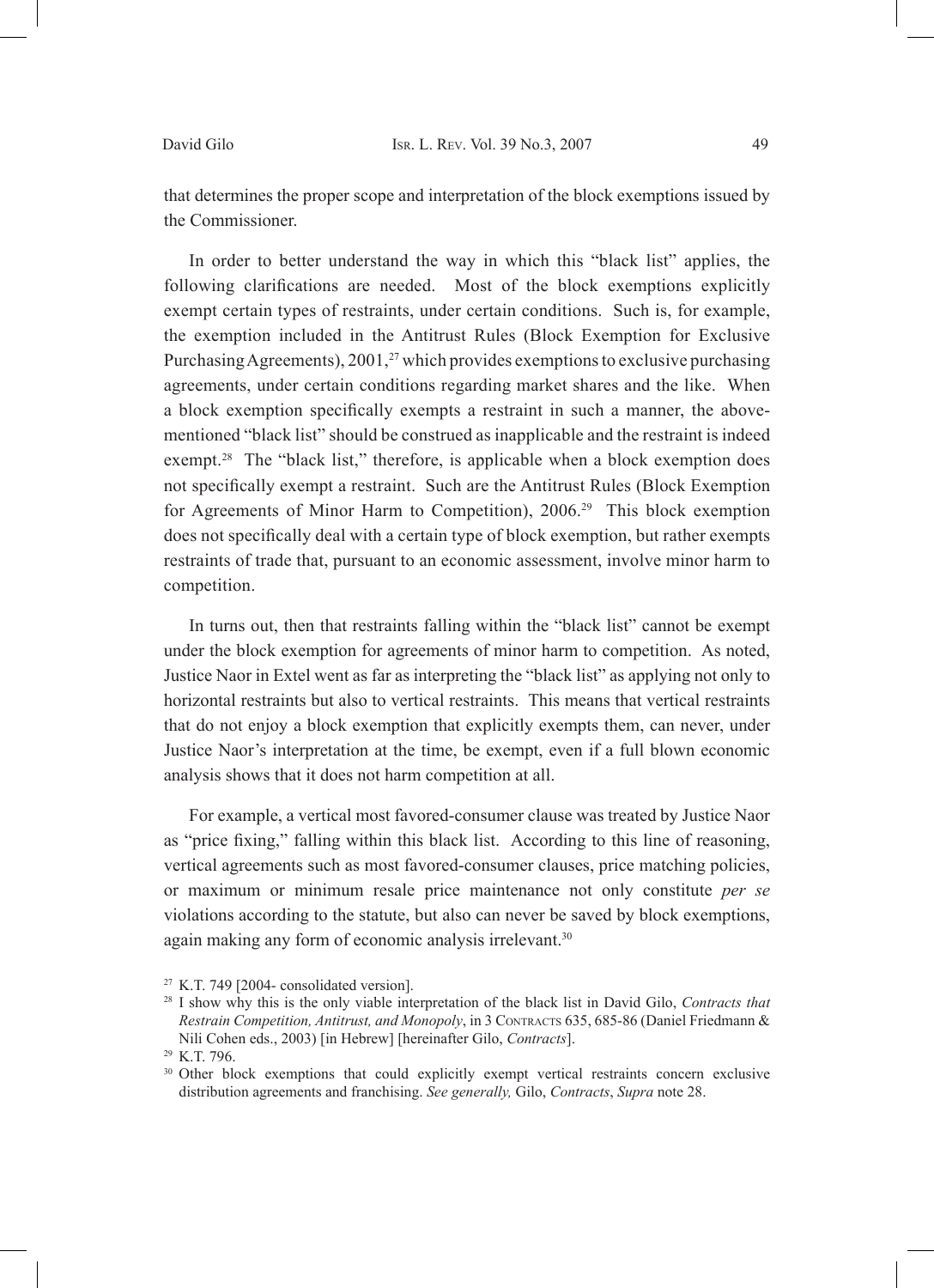Interestingly, the Antitrust Commissioner is part of a committee that was formed to draft a proposed amendment to the statute, according to which vertical restraints would be outside the *per se* prohibitions of Section 2(b) of the Statute, and therefore analyzed solely according to Section 2(a). This proposal was published in the Proposed Amendment to the Antitrust Statute (Amendment number 9), 2005 (hereinafter The Proposed Amendment).<sup>31</sup> This proposal, however, was not yet implemented. The fact that the antitrust authority was involved in drafting this proposal could stand in tension with my claim that the authority is content with the broad interpretation of the statute. Its involvement, however, could be explained by the fact that such an amendment of the statute was inevitable anyway, in light of the criticism of the statute's vagueness and broad interpretation. It was a process that could not be stopped by the antitrust authority. Accordingly, it could be claimed that the best the authority could do is join the process. Indeed, The Proposed Amendment is quite modest in certain respects. For example, according to the proposed amendment, if the parties to the agreement are vertically related, but also compete (even in a different market than the market in which they are vertically related) then they are considered "competitors" and the restraint is considered horizontal, and subject to the *per se* prohibition of section  $2(b).^{32}$ 

More important is the timing of the initiative to make the proposed amendment. As noted below, this initiative was not made for fifteen years in which the *per se* prohibition of vertical restraints ruled. It was only made when civil courts began to circumvent the *per se* prohibitions by interpreting the vague statute as applying *per se legality* of agreements.<sup>33</sup>

Another positive step that the Antitrust Authority took was to amend the "black list" included in the above-mentioned Section 4 of the Antitrust Rules (instructions and general definitions), 2001.34 According to this amendment, the "black list" would not apply to vertical restraints. That is, Justice Naor's broad interpretation of the black list in the *Extel* case would no longer hold, since the black list drafted by the Antitrust Commissioner explicitly states that it applies only to horizontal restraints. This means that now although vertical restraints are illegal restraints under the *per se* rule (according to the antitrust authority and some of the judges in the Supreme Court)

<sup>31</sup> *Available at* http://www.antitrust.gov.il (last visited September 18, 2006).

<sup>&</sup>lt;sup>32</sup> *See id.*, the definition of "competitors."

<sup>33</sup> *See* Section III C *infra.*

<sup>34</sup> *See* Antitrust Rules (General Instructions Definitions), 2006, K.T 786.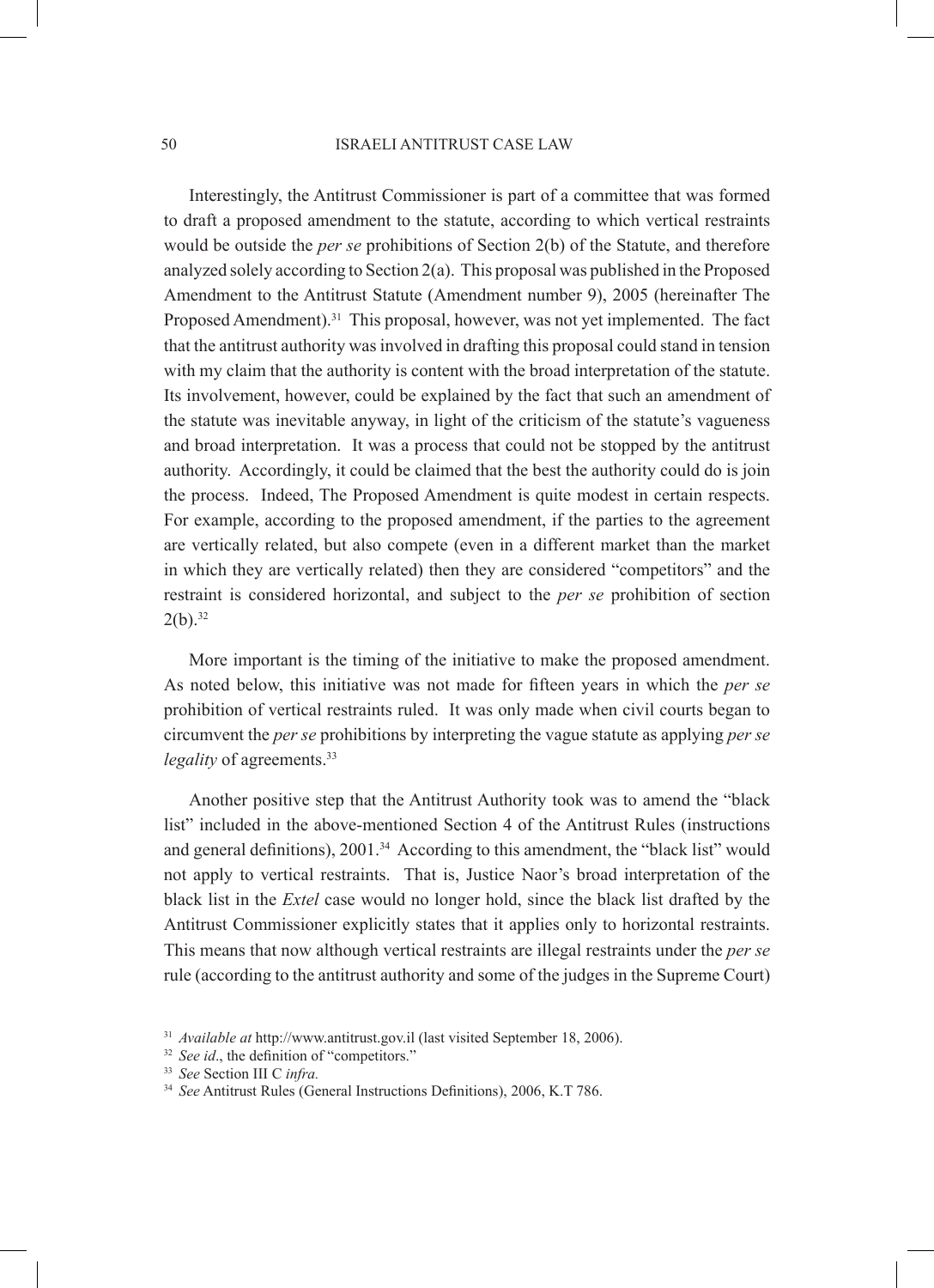they still could be exempt according to the block exemptions for agreements of minor harm to competition.

This move by the Antitrust Authority too contrasts with my claim that the Antitrust Authority is generally content with broad interpretations of the statute. Still, one should bear in mind that as long as vertical restraints are under the *per se* prohibition of Section 2(b), the burden of bringing economic evidence and conducting the economic analysis is in the hands of the parties to the agreement, to show that their vertical restraint enjoys the block exemption. Therefore, the antitrust authority, for the most part, continues to enjoy the benefits of the *per se* prohibition portrayed above: The burden on the authority to bring economic evidence to support its claim that a vertical restraint is illegal is still minor. Moreover, entities that are averse to being in breach of the Antirust Statute will hesitate to consider their vertical restraint exempt under the block exemption for agreements of minor harm to competition when they know that if attacked, the burden would be on them to provide the economic evidence to show that the harm to competition is indeed small enough.

As for the Supreme Court, it is only recently that at least one justice (Justice Tirkel) of the Supreme Court agreed with the critique made within academic circles.35 In his opinion, the *Extel* case36 held that all vertical restraints should be dealt with solely under Section 2(a) of the Statute (demanding a probable harm to competition in order for the restraint to be an antitrust violation) and not under section 2(b)'s *per se* rules. As noted, Justice Naor apposed Justice Tirkel's view and claimed that the critique in the academic literature, although it may constitute sound policy, should be addressed by the legislator. The third justice in the *Extel* case, Justice Proccia, agreed with Justice Tirkel's result but claimed that she refused to take sides regarding the antitrust issue.

Nevertheless, Justice Proccia's opinion seems to be inclined toward the need for economic analysis when it comes to vertical restraints. The *Exetel* case involved a dispute regarding whether an arbitrator is authorized to discuss a breach of a mostfavored consumer clause. The breaching party claimed that the arbitrator lacked such authority, because the most-favored consumer clause is an illegal contract, as it constitutes an antitrust violation, and Israeli arbitration law prohibits an arbitrator from discussing an illegal contract.

<sup>35</sup> *See* David Gilo, *Is it Sensible to Break down the Dam of Restraints and then Block the Flood with Ad hok Fences,* 27 IUNEI MISHPAT 751 (2004) [in Hebrew] .

<sup>36</sup> *Supra* note 24.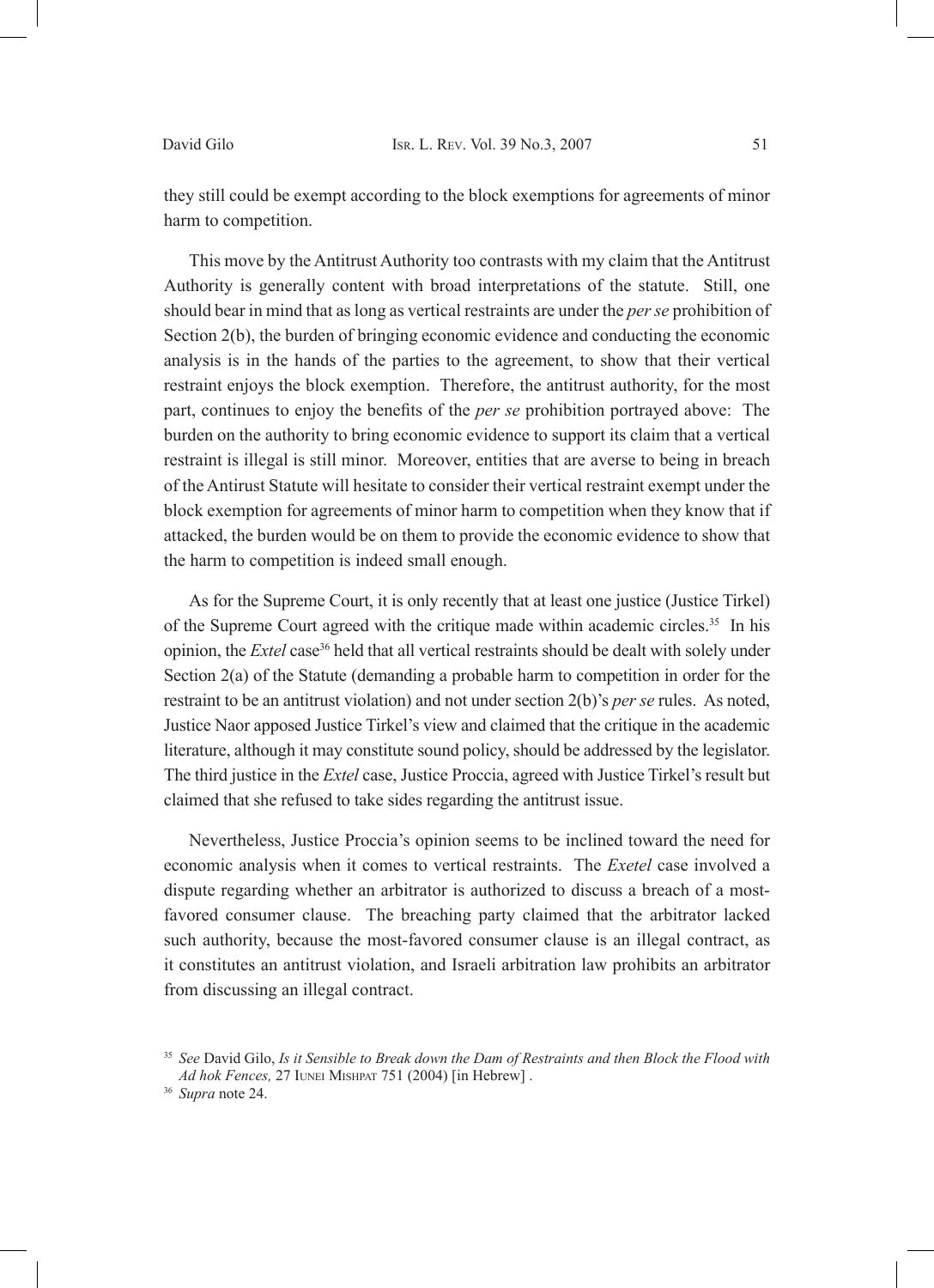According to Justice Naor's opinion, most-favored consumer clauses, as other vertical restraints, are under Section 2(b)'s *per se* prohibition, and therefore, they are clearly illegal. Hence in Justice Naor's opinion, the arbitrator indeed lacks authority. Justice Tirkel, on the other hand, was of the opinion that vertical restraints, including most-favored consumer clauses, should be held as antitrust violations only according to Section 2(a), demanding an economic showing of probable harm to competition. Since the party claiming that there was an illegal restraint failed to show such probable anticompetitive harm, Justice Tirkel held that the contract was not illegal, and, accordingly, the arbitrator may discuss its breach.

As to Justice Proccia, she agreed with Justice Tirkel that the arbitrator is authorized, but, alleged that there was no need to make a statement regarding whether there was an antitrust violation. This is because, as Justice Proccia stressed, the question of whether there was an antitrust violation in this case requires complex economic analysis, including the use of expert testimony. Thus the illegality of the contract is not clear on face value alone. Accordingly, at the very least, despite Justice Proccia's alleged refusal to take sides on the antitrust issues, she too implies that in vertical restraints such as most-favored consumer clauses, an economic analysis is required before the agreement can be held as an antitrust violation. Had Justice Proccia agreed with Justice Naor that the restraint before the court was under a *per se* prohibition, the immediate outcome should have been that this restraint is clearly illegal, with no need for any kind of economic analysis.

To be sure, Justice Naor's opinion is based partly on the quite reasonable fear that civil courts are not equipped to deal with the profound economic analysis of harm to competition in the relevant market that is needed in order to properly assess the restraint.<sup>37</sup> The fear that civil courts are not equipped to conduct economic analysis is, in and of itself, a form of economic analysis.

### C*. Cases Holding Per Se Legality—Without Economic Analysis*

As noted, Israeli courts tend to create legal rules that enable them to refrain from economic analysis of the harm to competition when determining whether an antitrust violation had occurred. Much of the case law achieves this outcome via a broad

<sup>37</sup> *See id.*, at par. 12 of Justice Naor's opinion.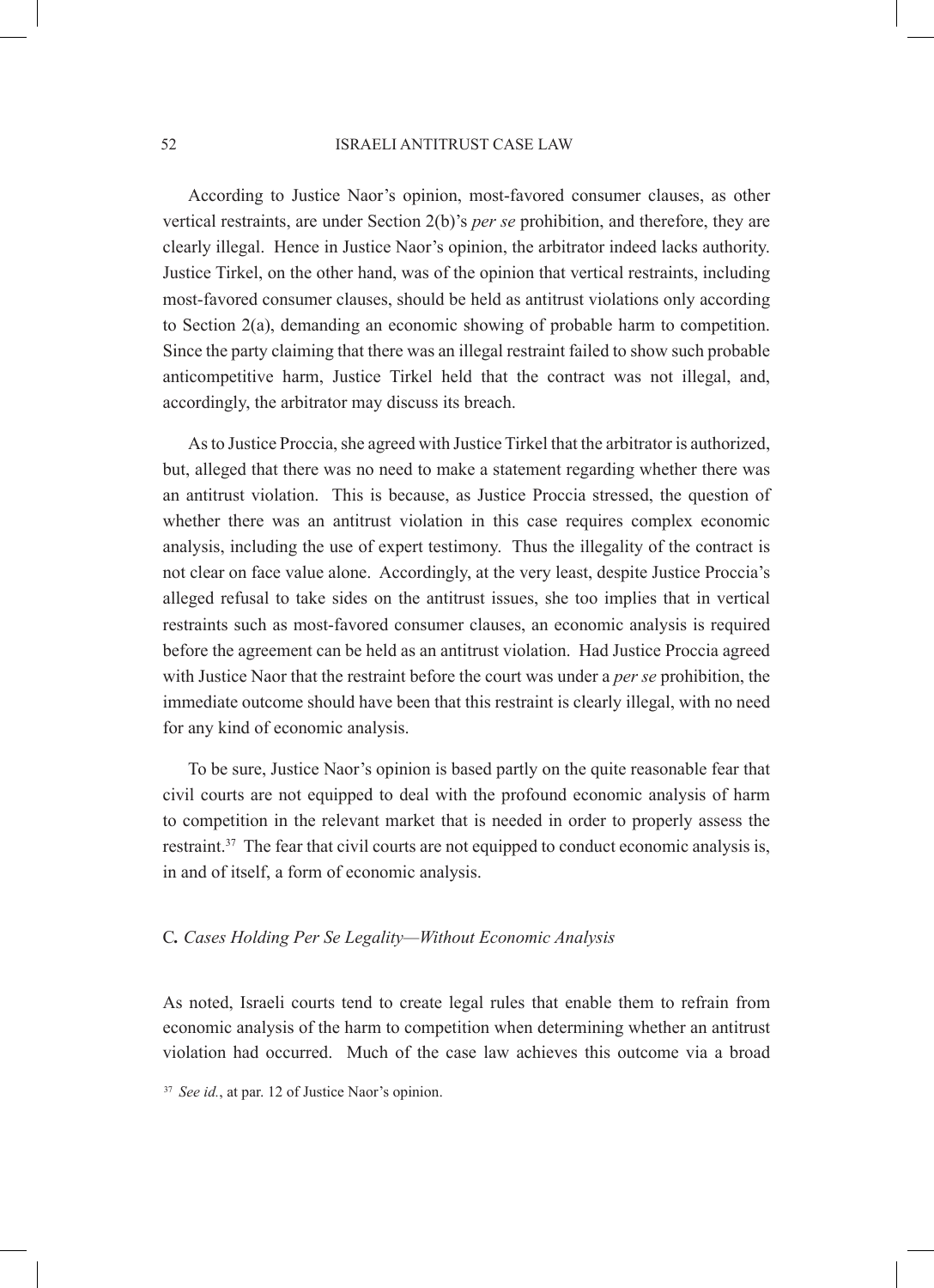application of *per se* prohibitions, so that all restraints are violations, regardless of the economic analysis. Some of the more recent cases, on the other hand, achieve the same outcome—of refraining from economic analysis—via an opposite approach: They hold that restraints are legal *per se*, again, with no need for any kind of economic analysis.

Interestingly, the traditional approach, of an overbroad application of *per se*  prohibitions, which lasted for almost fifteen years, did not trigger any initiative to amend the Statute. This is while it seems that the recent cases, preferring the *per se* legality approach, did trigger (or at least came immediately prior to) a new recent initiative to amend the statute. Such legislative initiatives are made by the Minister of Commerce, who is in charge of the Antitrust Authority.<sup>38</sup> Normally, in the field of antitrust, the Ministry of Commerce tends to adopt the Antitrust Authority's views, since this authority has proved to be extremely independent and has gained expertise in the area over the last fifteen years. Accordingly, it would be plausible to assume that an initiative to amend the statute normally is made, *de facto*, by the Antitrust Authority itself. The fact that this authority chose not to initiate any such amendment of the fifteen year old, extreme use of *per se* illegality approach, while there was an initiative to amend the statute following the recent *per se* legality approach is consistent with our claim above according to which the antitrust authority was content with the *per se* illegality approach. Plausibly, it is the concern that courts began to avoid the anomalies of the *per se* illegality approach (while continuing to avoid economic analysis) via the *per se* legality approach that suddenly triggered the legislative initiative.

The next paragraphs will demonstrate some of the "techniques" recently used to achieve *per se* legality.

### 1. *Overbroad Interpretation of Exemptions Concerning the Use of Land*

In the *A.M. Hanayot* case,<sup>39</sup> the restraint under inquiry involved the Municipality of Jerusalem, the owner of a parking lot, which dictated the maximum price and the

<sup>38</sup> *See, e.g.,* http://www.moital.gov.il/NR/exeres/1047D3A0-E109-45A3-B207-B366A2F62EC3.htm (last visited October 24, 2006).

<sup>39</sup> *Supra* note 23.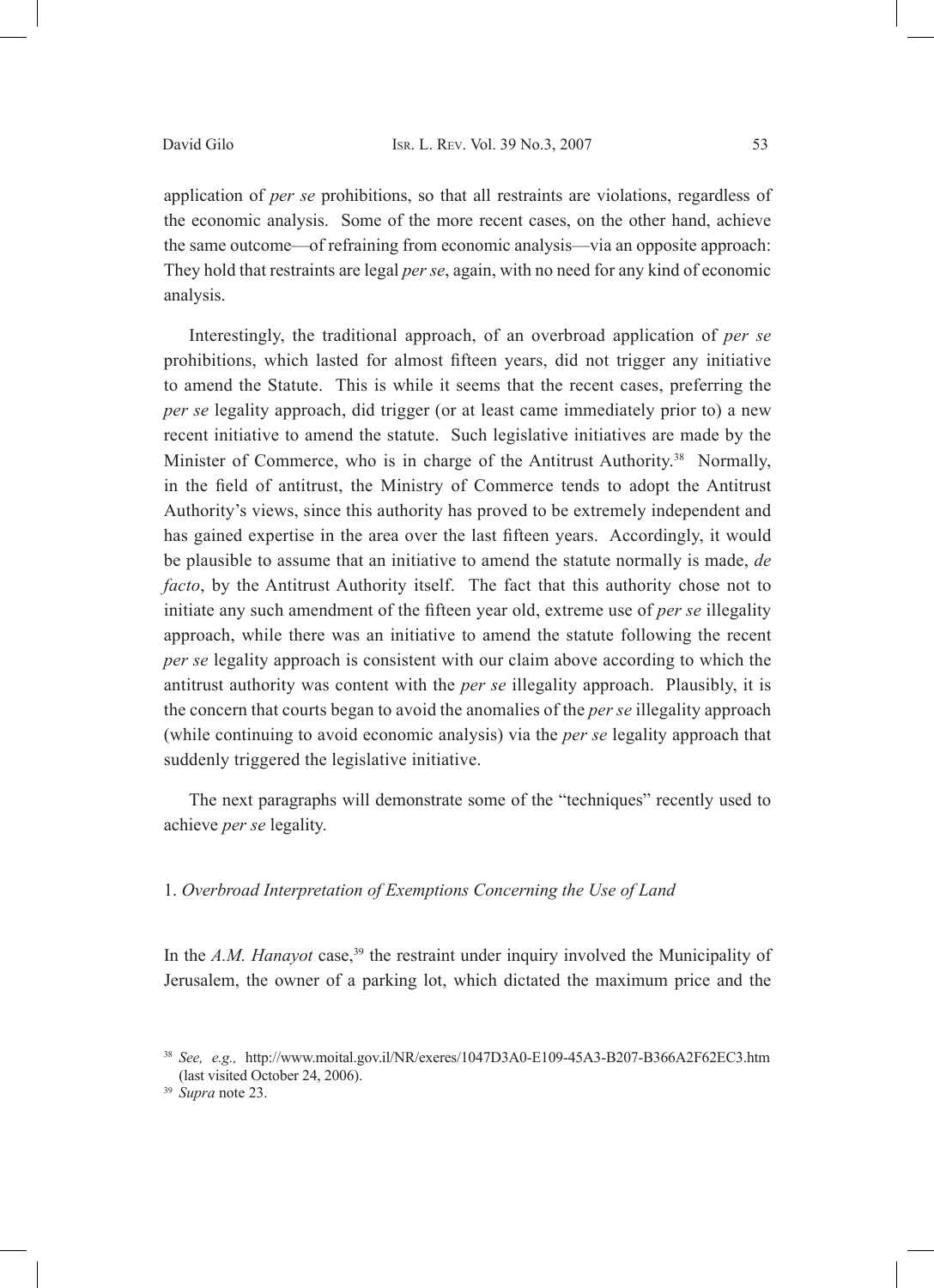maximum number of monthly subscribers that the leaser of the parking lot may set. Under the traditional case law, as noted in Part III B above, such restraints are under the *per se* prohibition of Section 2(b) of the Antitrust Statute, despite the fact that these are vertical restraints.

Rather than avoiding the possible anomalistic nature of *per se* condemnation by declaring that vertical restraints should be under a rule of reason, demanding an economic showing of potential harm to competition, all of the judges did so via a broad interpretation of certain exemptions. Justice Rivlin held that as the land owner, the Municipality of Jerusalem is entitled to dictate the price and quantity of products and services to be supplied using its land. However, the Statute includes no such exemption. The only exemption relevant to the use of land is Section 3(3) of the Antitrust Statute, which exempts agreements in which the land owner dictates the *types* of goods or services to be supplied using the land. The exemption does not include dictation of the price and quantity of such goods.

The broad interpretation of the exemption seems to stem from the same tendency identified above of the courts to avoid economic analysis when it comes to determining which restraints are antitrust violations. It is a reaction to the previous cases that, following the same dislike of economic analysis, automatically condemned all vertical restraints, regardless of the economic analysis.40

### 2. *Application of a "de Minimis" Defense with no Economic Analysis*

The other two justices, Or and Tirkel, in the *A.M. Hanayot* case mentioned above escaped the harsh outcome of *per se* condemnation via an exemption for restraints that have a *de Minimis* effect. Such an exemption existed in the case law at the time relevant to the restraint before the court, and, later on, took the form of a block exemption, also cited by these justices.41 The use of a *de Minimis* exemption could have been an excellent opportunity to apply an economic analysis of the competitive harm to the relevant market. Unfortunately, however, the justices applied this exemption to the case before them without conducting any kind of economic analysis of the restraints'

<sup>40</sup> For a critique of the over-broad interpretation to the "land use" exemption *see* Gilo, *supra* note 35, at 767.

<sup>41</sup> Antitrust Rules (Block Exemption For Agreements of Minor Harm to Competition).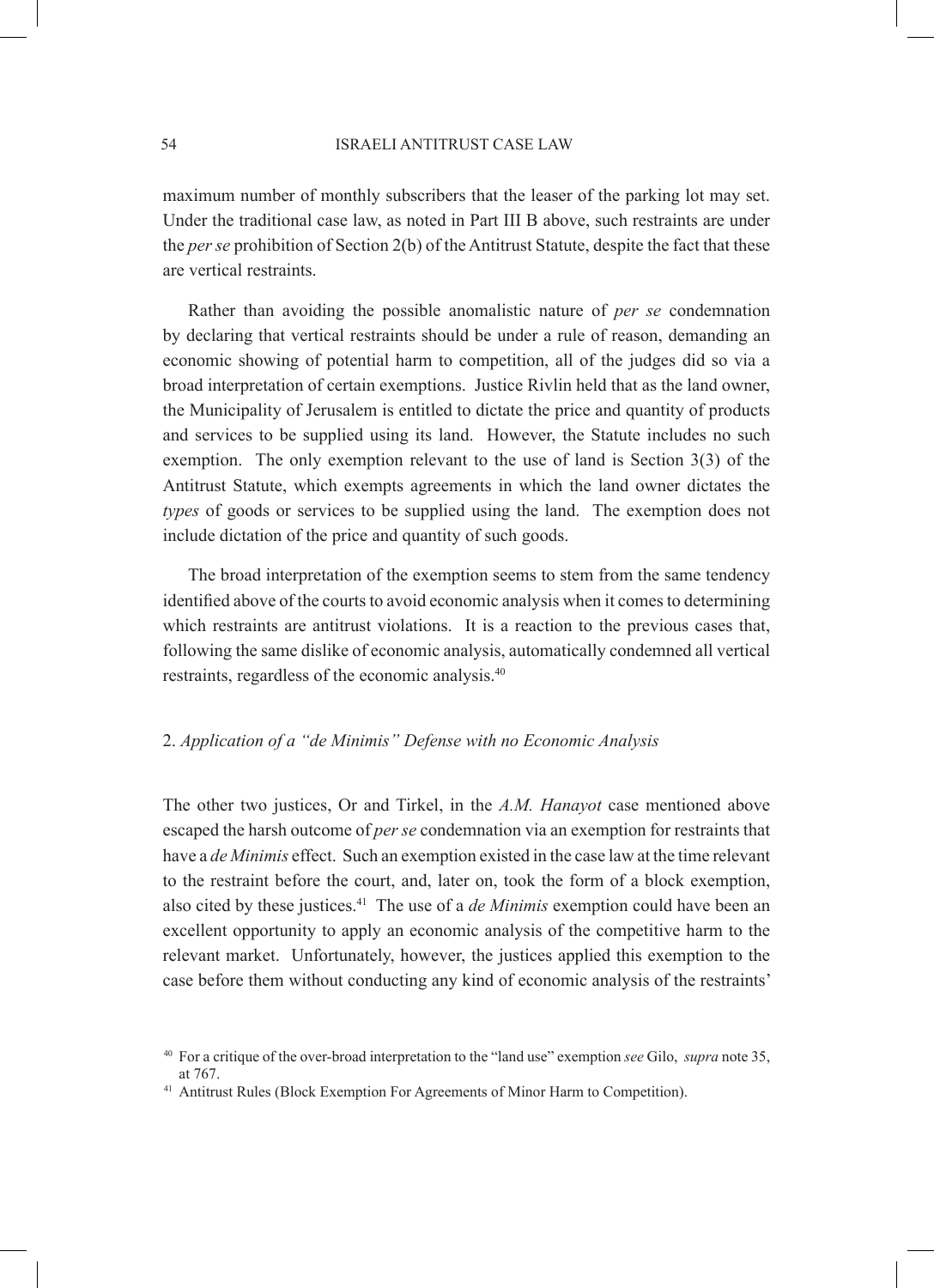effect on competition in the relevant market.<sup>42</sup> In "The Dam of Restraints,"<sup>43</sup> I sharpen this point by showing that, under certain plausible definitions of the relevant market affected by the restraints under consideration, the restraints may have substantially harmed competition. The appropriate market definition, as well as the question how the restraints affected this market, should have been an inseparable factor of applying any exemption based on *de Minimis* effects.

### 3. *Use by the Courts of Loopholes in the Statute's Language*

Another method recently used by courts to achieve *per se* legality, with no need for economic analysis, is the use of a loophole in the language of Section 2(a) of the Statute. While the application of Section 2(a) to horizontal restraints hinges on potential harm to competition between the parties to the agreement, its application to vertical restraints hinges on potential harm to competition between one of the parties and a third party. In particular, Section 2(a) defines an illegal restraint of trade as follows:

> An agreement between people conducting business according to which at least one of the parties to the agreement restrains himself in a manner that may prevent or reduce competition between this party and the other parties, or some of them, or between this party and a person that is not a party to the agreement.

This language has been taken literally by the District Court in the Civil Suit, *Ramat Hagolan Wineries v. Stern*. 44 In this case, an international wine expert, operating through a company he owned, committed that he and his company would refrain from granting services to competing wineries for a certain period following the commencement of his relationship with the Ramat Hagolan Wineries. Nevertheless, the expert granted services to Carmel Mizrachi, a competing winery, within the period covered by the restraint. When sued by the Ramat Hagolan Wineries for breach, he claimed that the contract was a restraint of trade in violation of the Antitrust Statute and therefore void.

<sup>42</sup> *See* Gilo, *supra* note 35, at 771-74.

<sup>43</sup> *Id*. at 782-86.

<sup>44</sup> CC (TA) 2011/02 Ramat Hagolan Wineries v. Stern [October 14, 2002] (not published).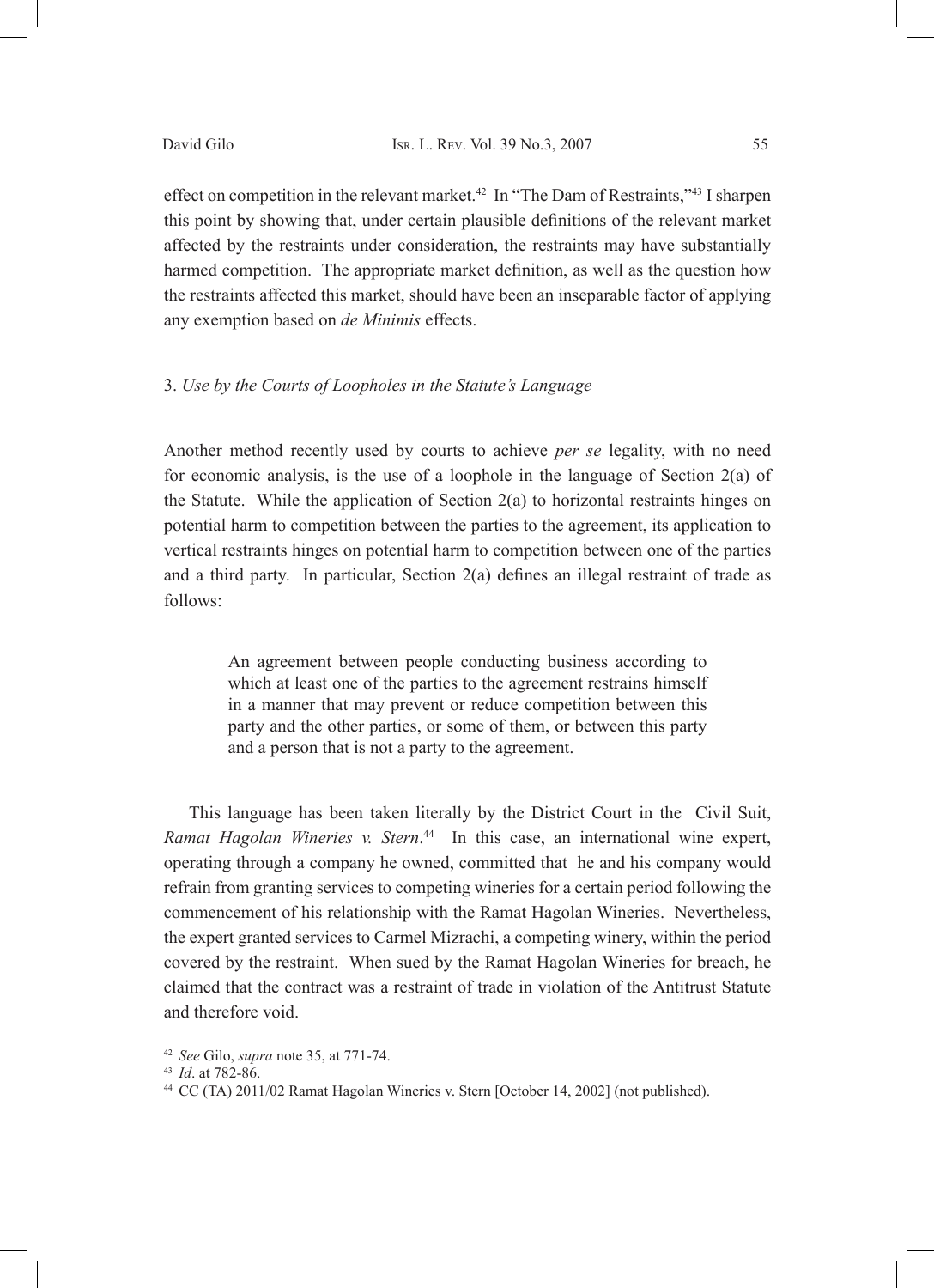Justice Zaft, the district judge held that there was no restraint of trade in violation of the Antitrust Statute; since, according to the accurate language of Section 2(a) of the Statute, in order for a vertical agreement to be a violation, the potential harm to competition needs to be between the party *that restrained itself* and another party. In this case, however, as held by Justice zaft, (without any kind of economic analysis) the potential harm to competition can only be between the Ramat Hagolan Wineries and its rivals The Ramat Hagolan Wineries was not the party who restrained itself, but rather the wine expert did. The District Court's narrow linguistic interpretation was later adopted, in a laconic one-page opinion, by the Supreme Court as well.<sup>45</sup>

In another case, the same district judge, Justice Zaft, used the same kind of interpretation in order to hold that a commitment given by a mall owner to a store owner not to lease a shop in the mall to competing stores can never be an illegal restraint of trade.<sup>46</sup> The reason, again, is that, according to Justice Zaft, the harm to competition could only be between the stores in the mall, while the party that restrained itself is the mall owner.<sup>47</sup>

This line of decisions exhibits disregard to economic analysis in various respects. First, the strict linguistic interpretation of the statute leads to absurd results once the economic analysis of the anticompetitive effects of vertical restraints is taken into account. Indeed, as I show elsewhere, it is clear from the legislative history of the Statute that the legislator did not mean for such a result to occur.<sup>48</sup> This is because exclusive purchasing agreements, for example, in which a buyer restrains himself from buying from competing suppliers, probably poses one of the sharpest threats to competition (in appropriate cases), particularly in the form of excluding competing suppliers from the market and blocking the entry of new suppliers. Exclusive purchasing, however, could almost never be an illegal restraint according to the linguistic interpretation, regardless of the harm to competition, since the harm is mainly in the supplier's market, and the party restraining himself is the buyer.

On the other hand, for example, vertical restraints that merely harm competition among the buyers of the same brand (intrabrand competition), probably pose the most

<sup>45</sup> CA 10638/02 Stern v. Ramat Hagolan Wineries [March 2, 2003] (not published).

<sup>46</sup> *See* CC (TA) 1160/03 Shikovta Siro v. Lev Ashdod Ltd. [March 17, 2003] (not published)..

<sup>47</sup> Section 2(b) of the Statute, with its *per se* prohibitions, was completely ignored in these decisions. Accordingly, these decisions did not discuss its application on vertical restraints.

<sup>48</sup> David Gilo, *A Restraint that Harms Competition between the Party Enjoying the Restraint and its Competitors*, 28 IUNEI MISHPAT 517, 550-52 (2004) [in Hebrew].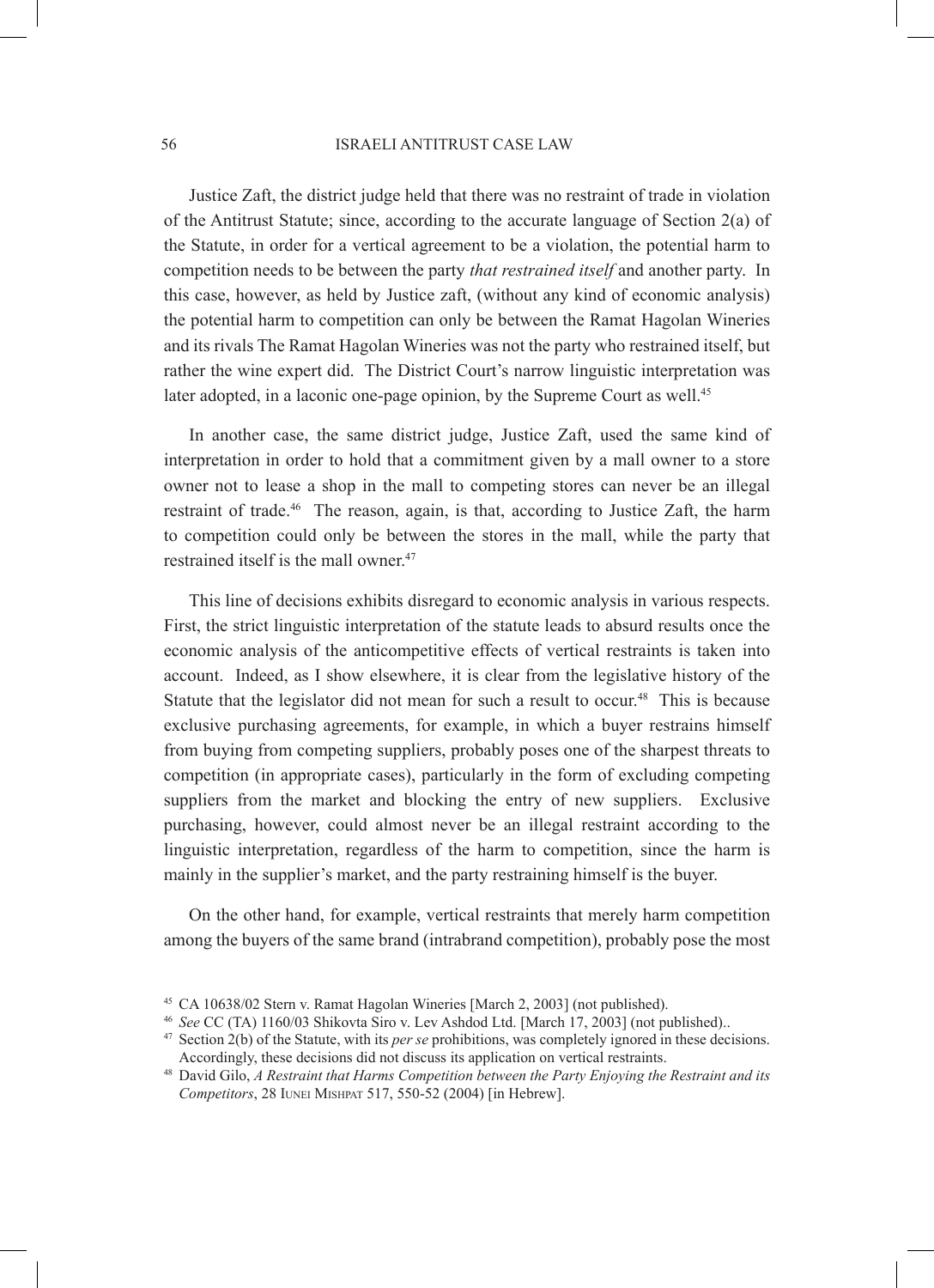speculative and controversial harm to competition. This is while such restraints can always be restraints of trade according to the linguistic interpretation, since the harm to competition may also be in the buyers' market, and they are indeed the ones who restrained themselves.49

Second, preference of the narrow linguistic interpretation (that, as we have shown above, has no economic logic) is consistent with our claim that courts, in antitrust cases, suffer from a strong tendency to refrain from economic analysis, and seem to look for ways to avoid it. While *per se* illegality would also be a way to avoid economic analysis, it may be that the judge preferred *per se* legality, due to his resistance to the opportunistic nature of the wine expert's and mall owner's antitrust claims. The reader of the opinions of the District and Supreme Courts gets the impression that the judges condemn such opportunistic breach of a promise while using an *ex post* antitrust claim.

Third, a careful economic analysis of the restraints discussed in these two cases reveals that even the narrow linguistic interpretation was applied erroneously. Both cases involve the parallel to an exclusive distribution agreement, according to which a supplier of an input (be it consulting services or land in a mall) promises a buyer that the supplier will not sell the input to competing buyers. In an oligopolistic market, in which there are only a few suppliers in the input market and only a few buyers who purchase the input and compete with each other, when one supplier grants exclusivity to a buyer, the other suppliers gain the power to raise prices to the other buyers.<sup>50</sup> In this sense, competition between the suppliers could also be harmed, and, indeed, they are the ones restraining themselves, making the restraint possibly illegal even under the linguistic interpretation. Since Justice Zaft claims to conduct his analysis according to Section 2(a), which demands an investigation into the probable harm to competition, even according to his narrow interpretation, he should have explored probable harm to competition also in the supplier's market.

In particular, in the case of the international wine expert committing not to grant his services to competing wineries, suppose an economic analysis of the relevant wine expert market in Israel reveals that there are only a few wine experts interchangeable with the first wine expert. If the first wine expert commits not to grant services to competing wineries, the other wine experts will be able to raise the prices of their services to these competing wineries. Similarly, in the case of a mall owner committing

<sup>&</sup>lt;sup>49</sup> For a more elaborate economic analysis of these issues, including application of the distorted outcomes of the linguistic interpretation to the varios kinds of vertical restraints, *see* Gilo, *id*.

<sup>50</sup> *See* Gilo, *id*., at 530-33.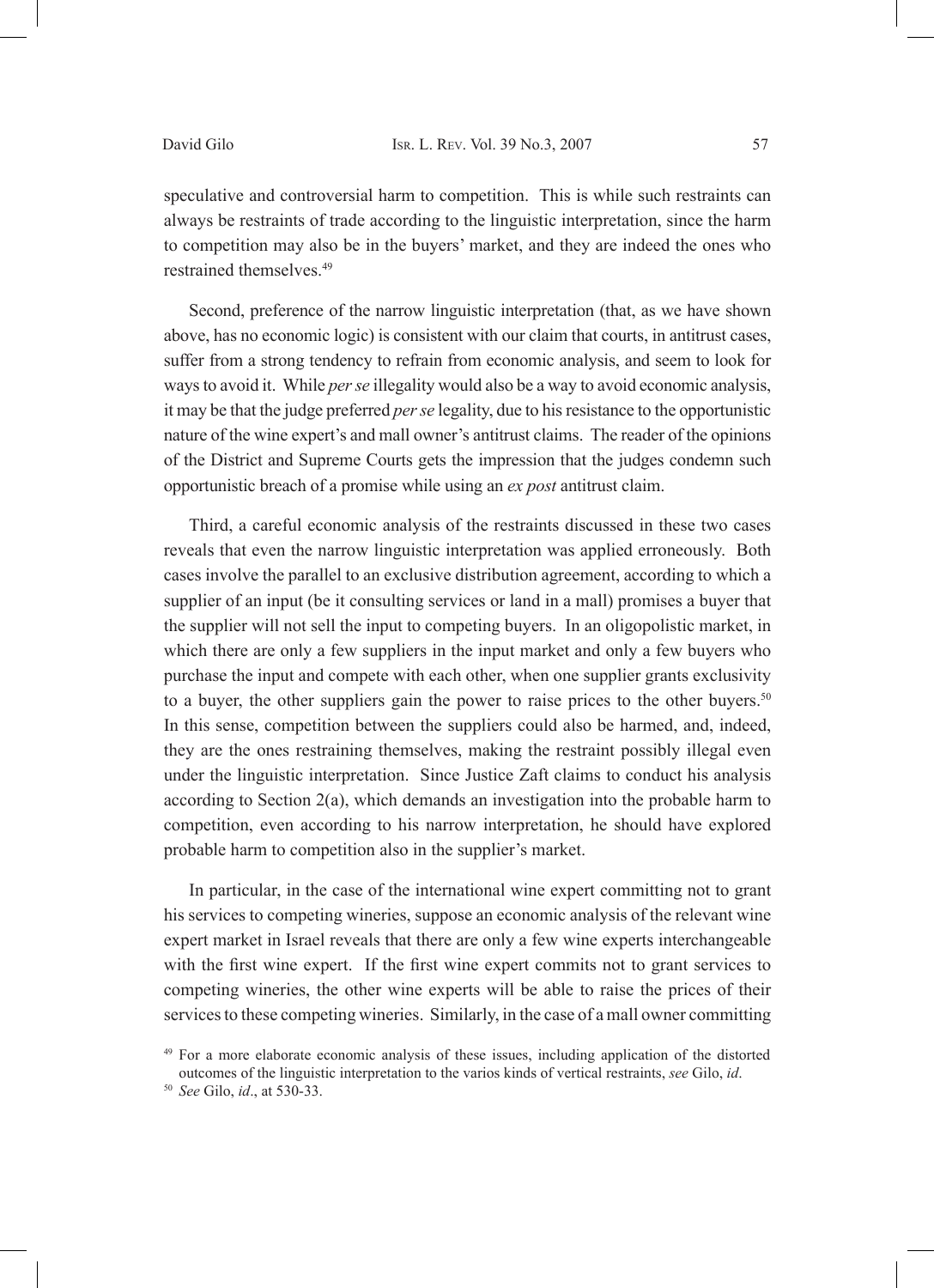not to lease a shop to a competing store, competing mall owners or commercial center owners (if there are only a few of them in the relevant land-input market) may gain enjoy the power to raise the rent they collect from competing stores. In both cases, competition between the suppliers may be harmed, making the restraints potentially illegal even under the linguistic interpretation.

### **IV.** *Conclusion*

There are many ways to leave a lover, as the famous Paul Simon song tells us, but we have also seen that there are also many ways to avoid economic analysis in antitrust cases, and these ways are utilized by Israeli courts. The Antitrust Authority, probably for strategic reasons, seems content with the courts' avoidance of economic analysis via an overbroad use of *per se* prohibitions. The courts' dislike of economic analysis may stem from their belief that civil non-expert judges are not equipped to conduct economic analysis in antitrust cases. It is questionable, however, whether this belief is justified, given that US federal courts routinely apply economic analysis in antitrust cases, with the assistance of the parties and their experts, just as is done in other areas that inherently require economic analysis, such as many tort, insurance, or patent cases. A lack of economic analysis in courts seems particularly unjustified in the field of antitrust, where the underlying purpose is the protection of competition. Obviously, subject to a very narrow list of hard core *per se* violations, it is necessary to assess the harm to competition in order to apply antitrust rules, and, obviously, it is necessary to utilize economic analysis in order to assess the harm to competition.

Of course, the economics analysis of harm to competition in a relevant market is not an accurate science. Still, in my view, and also according to the conventional approach in US antitrust doctrine, conducting a profound economics analysis of the probable harm to competition in the relevant market, in appropriate cases, is better than abstaining altogether from economic analysis.

Arguably, broad *per se* prohibitions, combined with a system of pre-approval of restraints by the antitrust authorities, as is the case in Israel, transfers the task of the economic analysis to expert bodies, such as the Antitrust Authority and the Antitrust Tribunal. This may seem to be a better outcome than it really is, however. One important reason is that the need for pre-approval causes delay and reliance on the